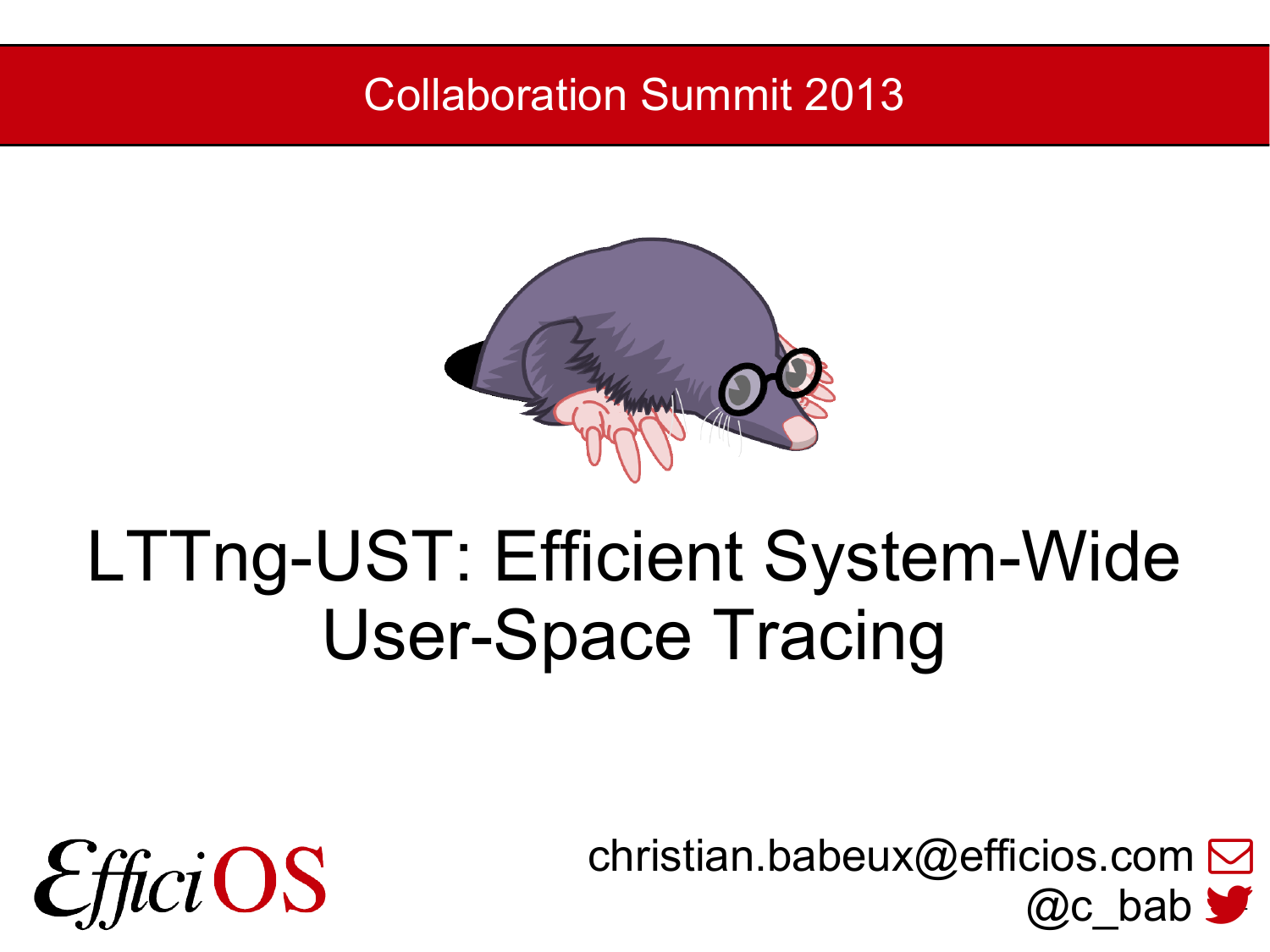#### whoami

Christian Babeux, Software Developer, EfficiOS,

Background in embedded and ASIC tools,

**24** Active contributor to the LTTng projects:

- Ittng-tools & Ittng-ust,
- CI infra, Website, Twitter.

**AUR package maintainer for Arch Linux.**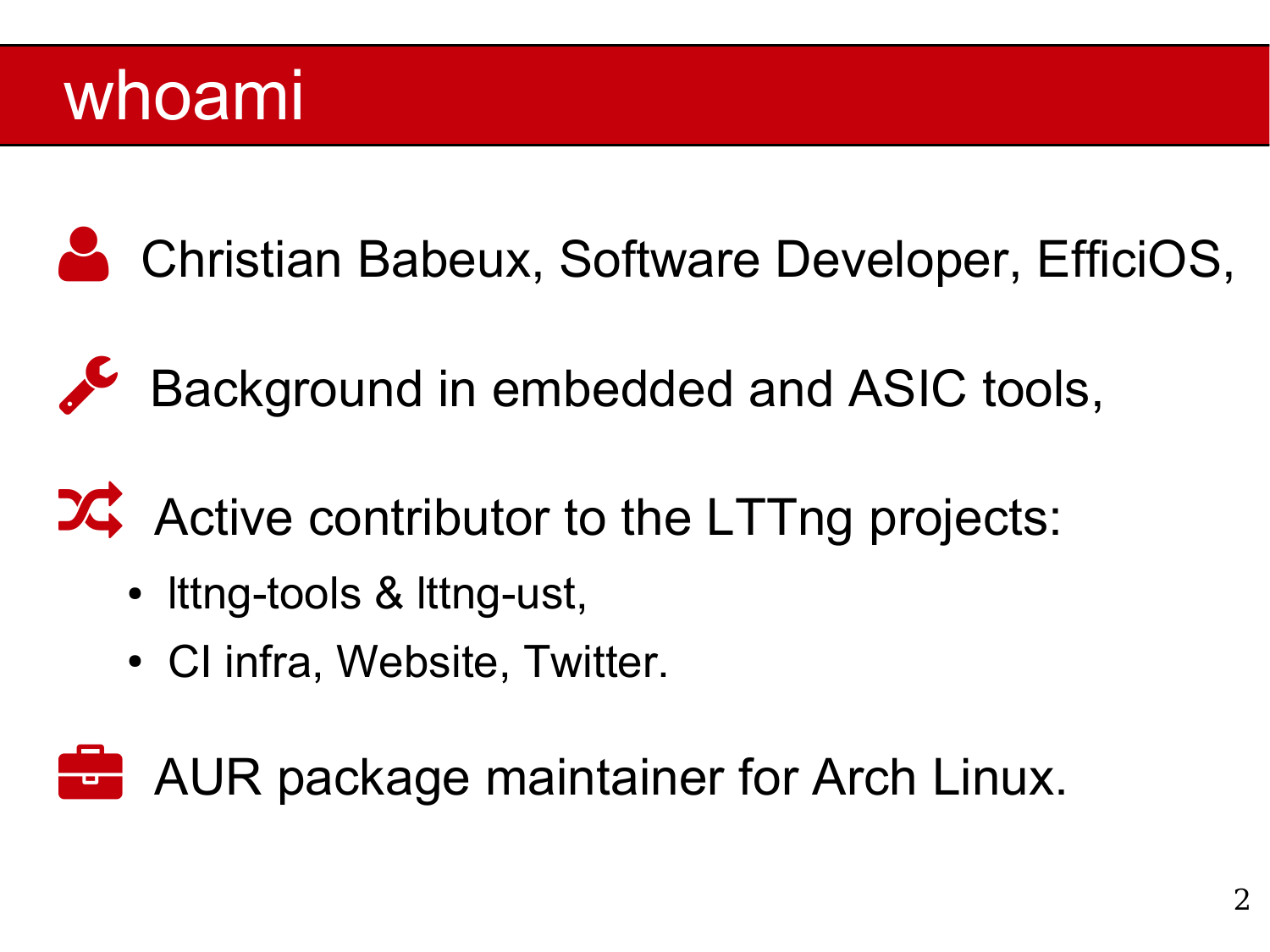#### **Content**

#### **The Overview of LTTng 2.x and UST,**

- Q User-space instrumentation sources,
- **Trace format standardisation efforts,**
- $\Box$  Tales from a user-space tracer,

#### **Recent features & future work.**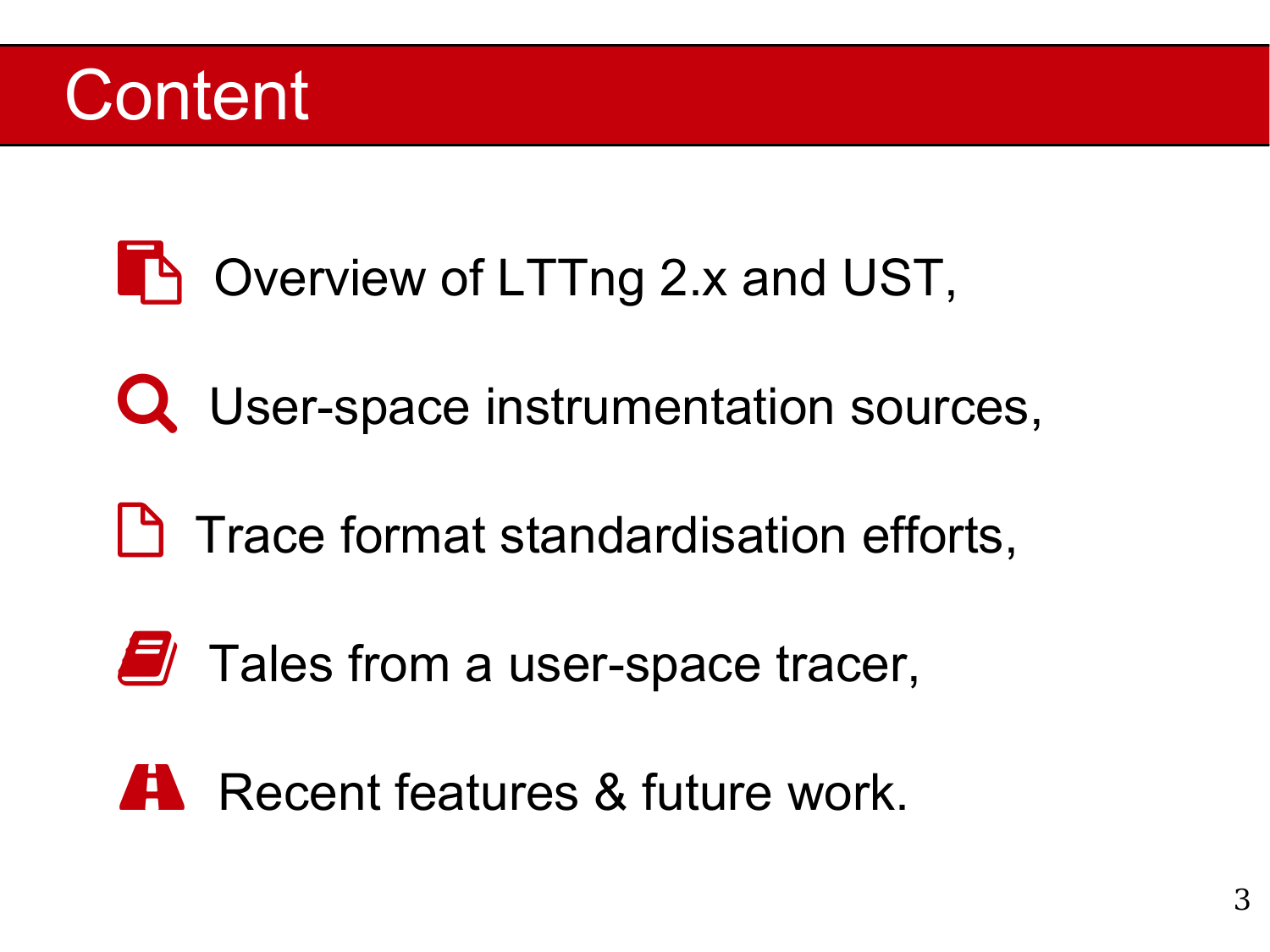# Overview of LTTng 2.x

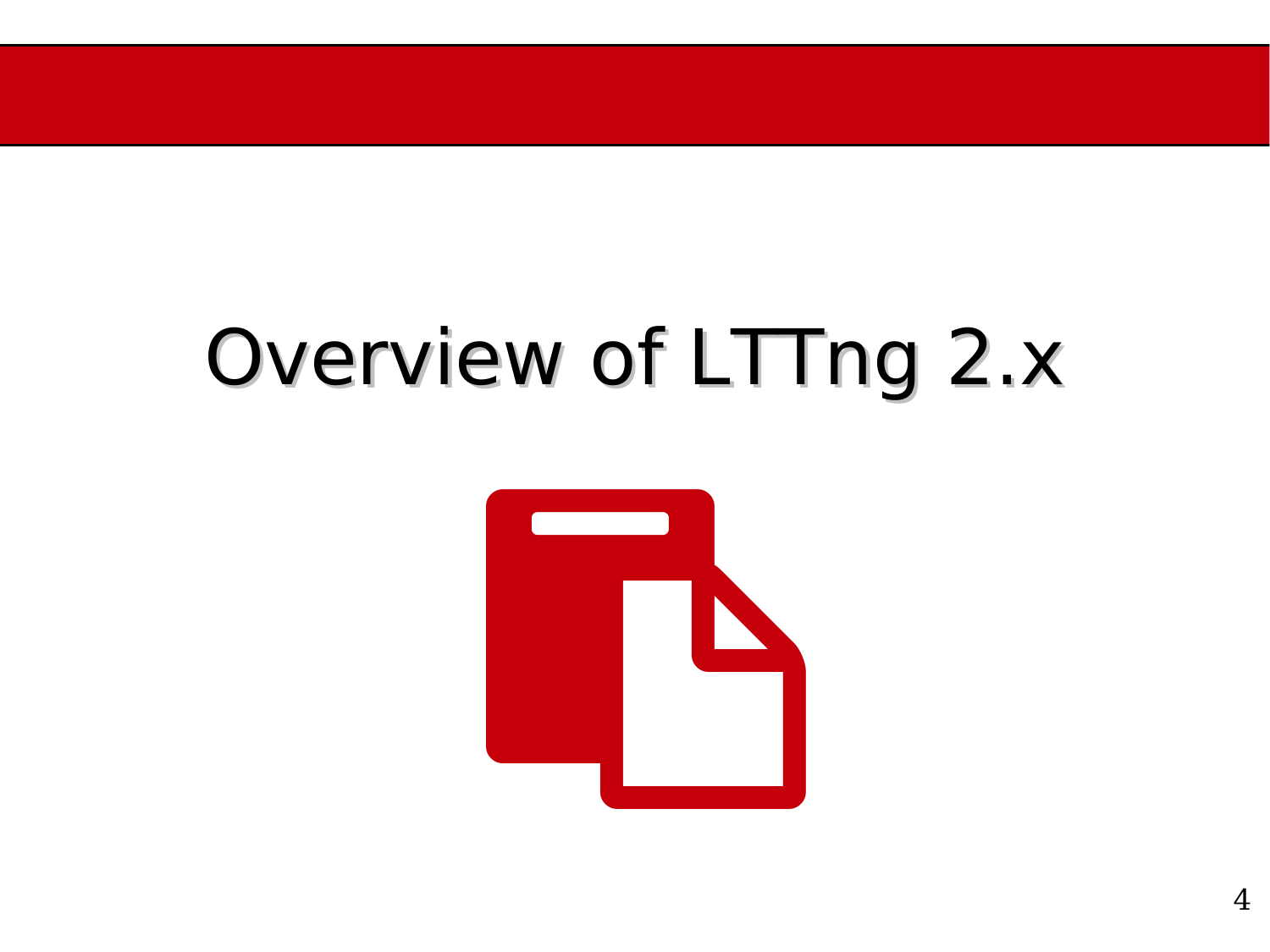# Overview of LTTng 2.x

 Unified user interface, API, kernel and user space tracers,

 $\Box$  Trace output in a unified format,



**Shipped in distros: Ubuntu, Debian, Suse,** Fedora, Linaro, Wind River, etc.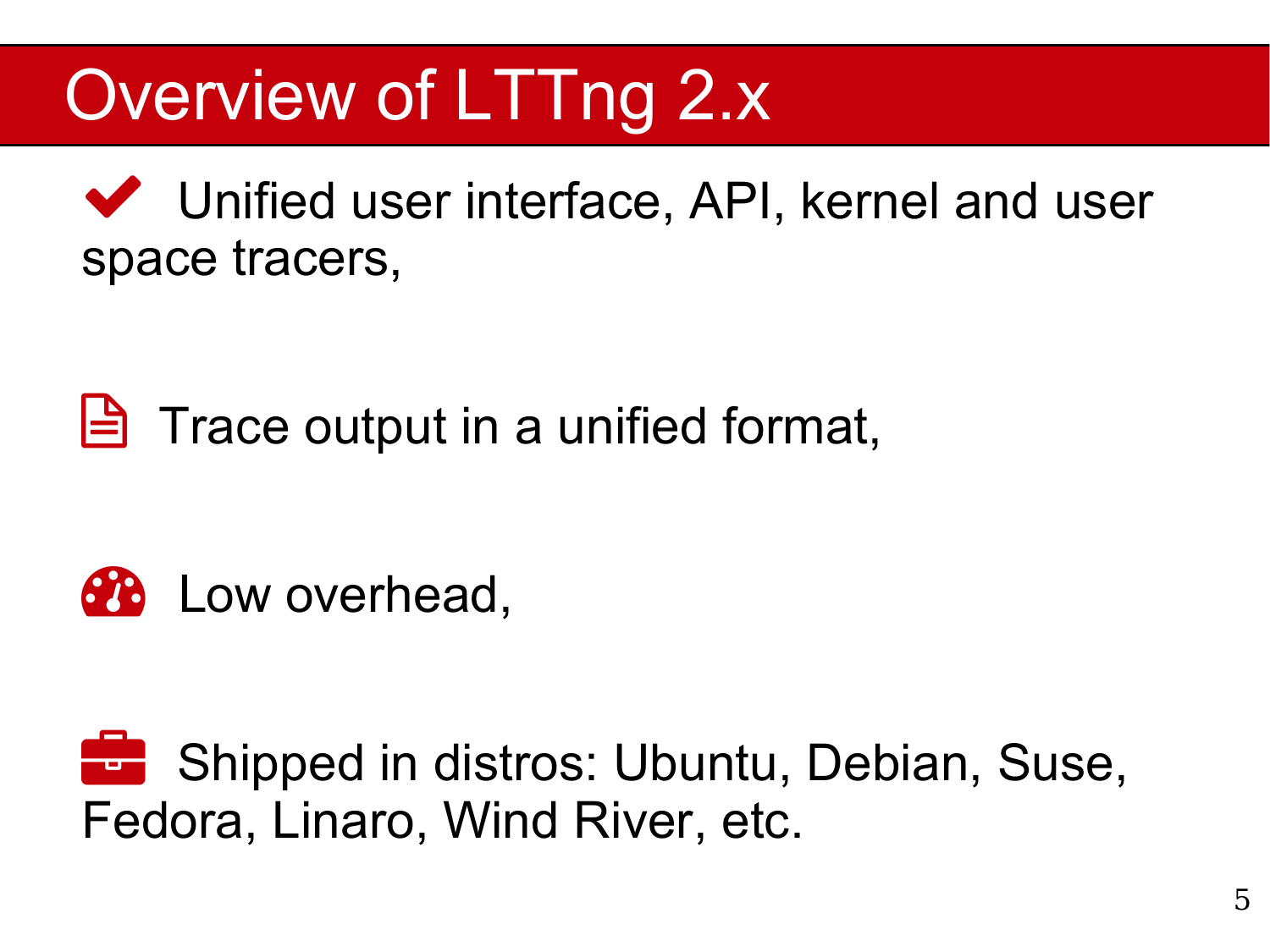## Project overview

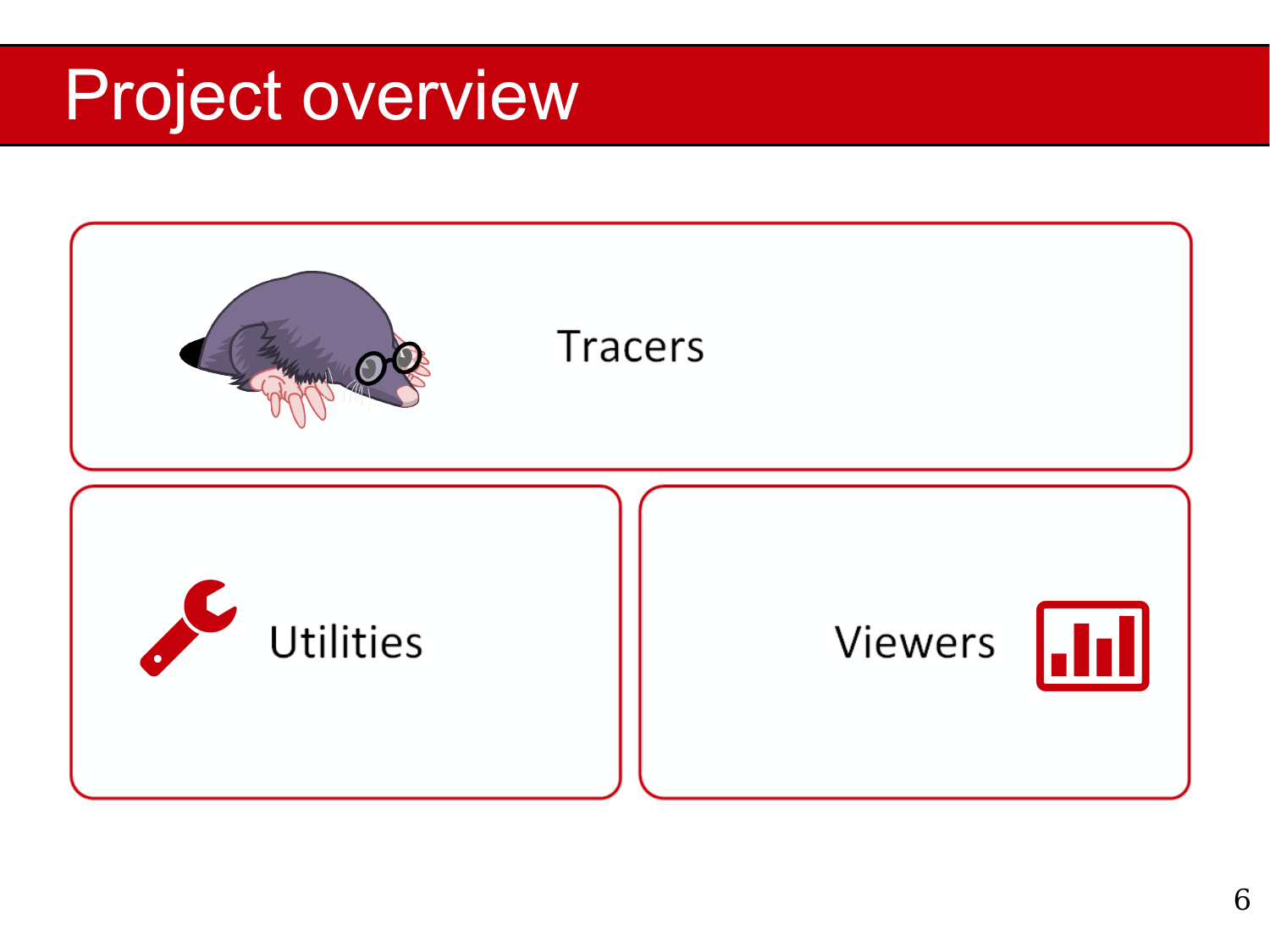



- Ittng-modules: kernel tracer module, compatible with kernels from 2.6.38\* to 3.9,
- Ittng-ust: user-space tracer, in-process library.
- \* Kernel tracing is now possible on 2.6.32 to 2.6.37 by backport of 3 Linux Kernel patches [1].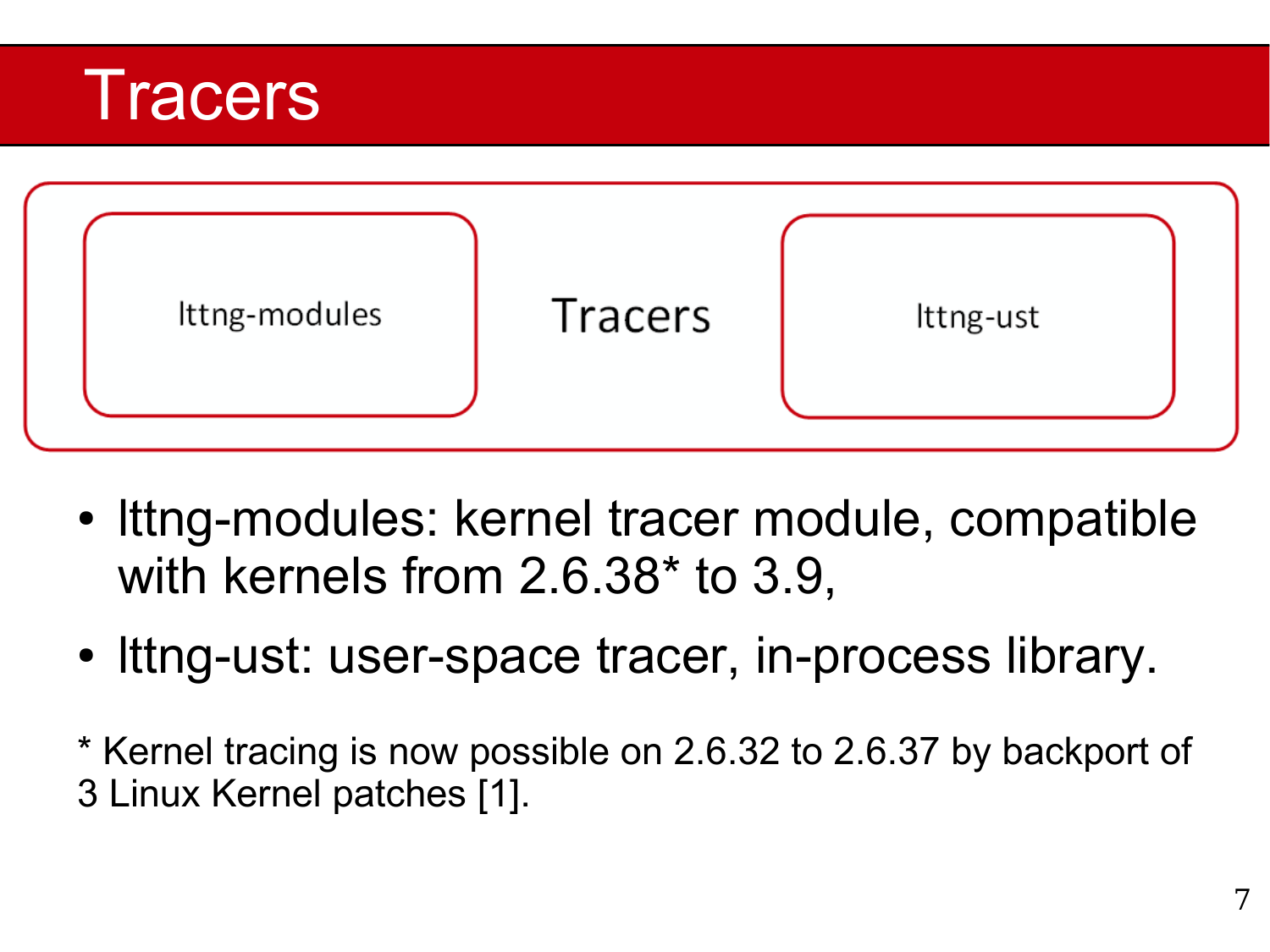

- Ittng-tools: cli utilities and daemons for trace control,
	- lttng: cli utility for tracing control,
	- lttng-sessiond: tracing registry daemon,
	- lttng-consumerd: consume trace data,
	- lttng-relayd: network streaming daemon.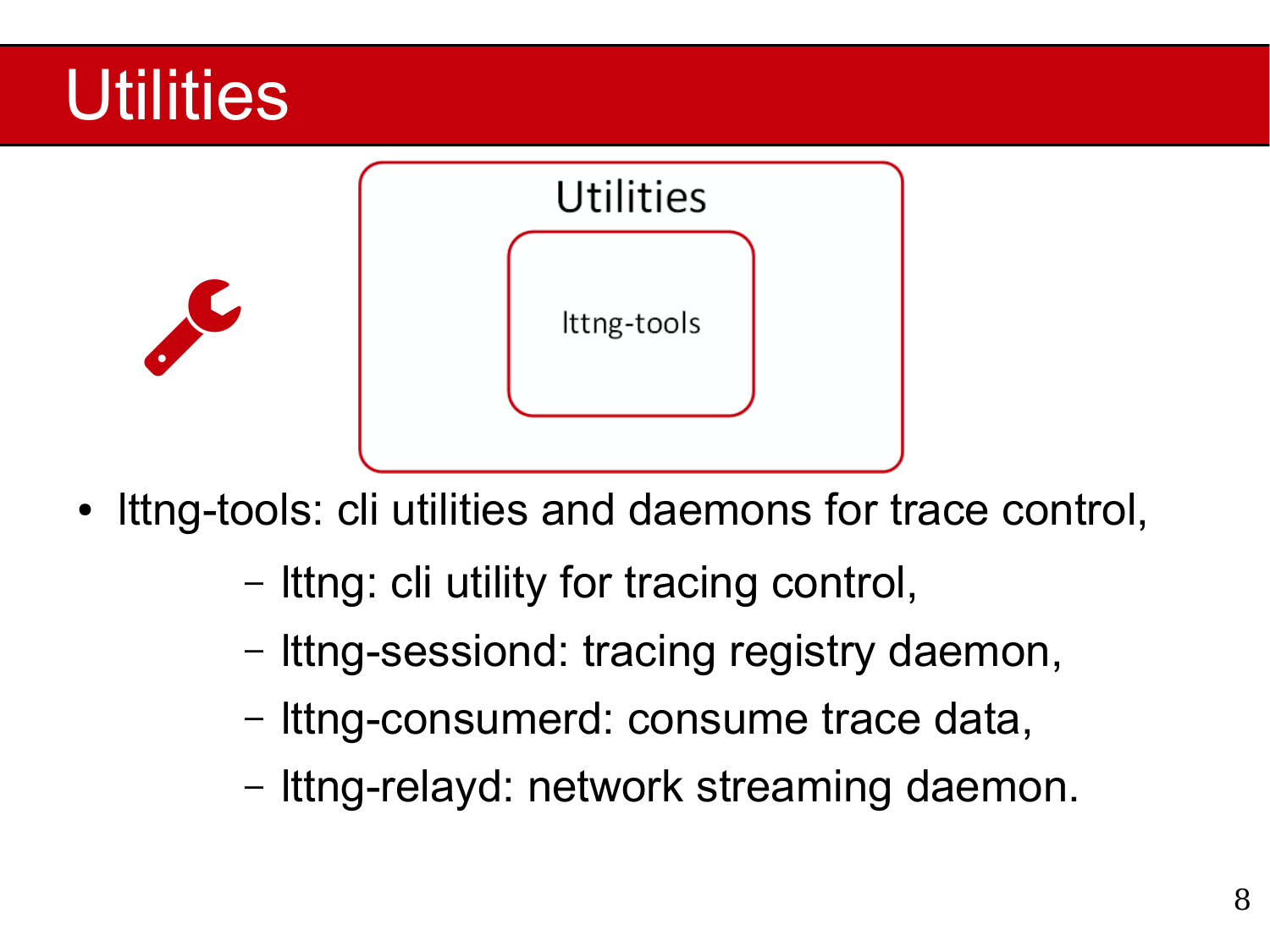#### Viewers



- babeltrace: cli text viewer, trace converter, plugin system,
- Ittngtop: ncurse top-like viewer,
- Eclipse Ittng plugin: front-end for Ittng, collect, visualize and analyze traces, highly extensible.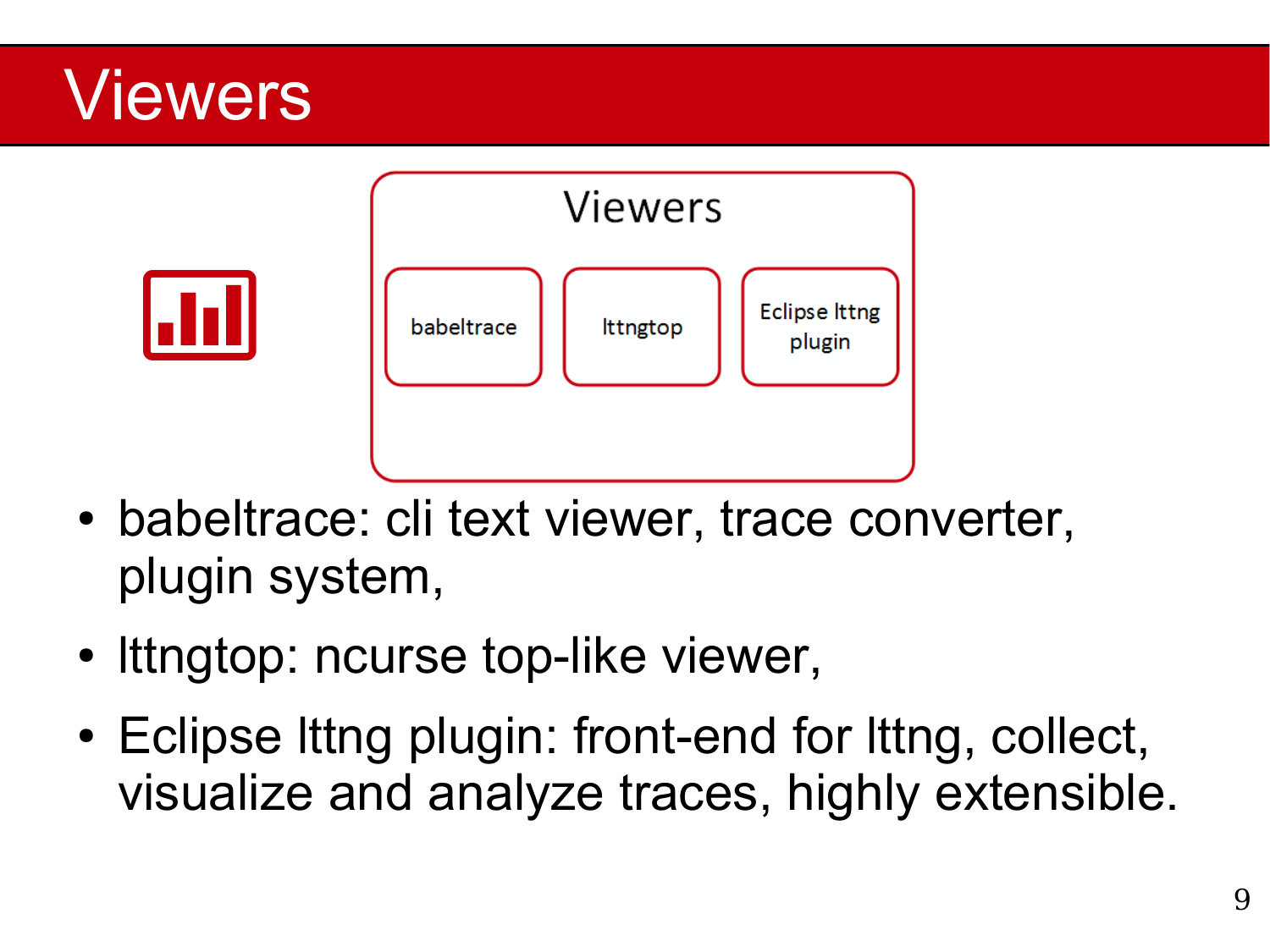# Overview of LTTng-UST

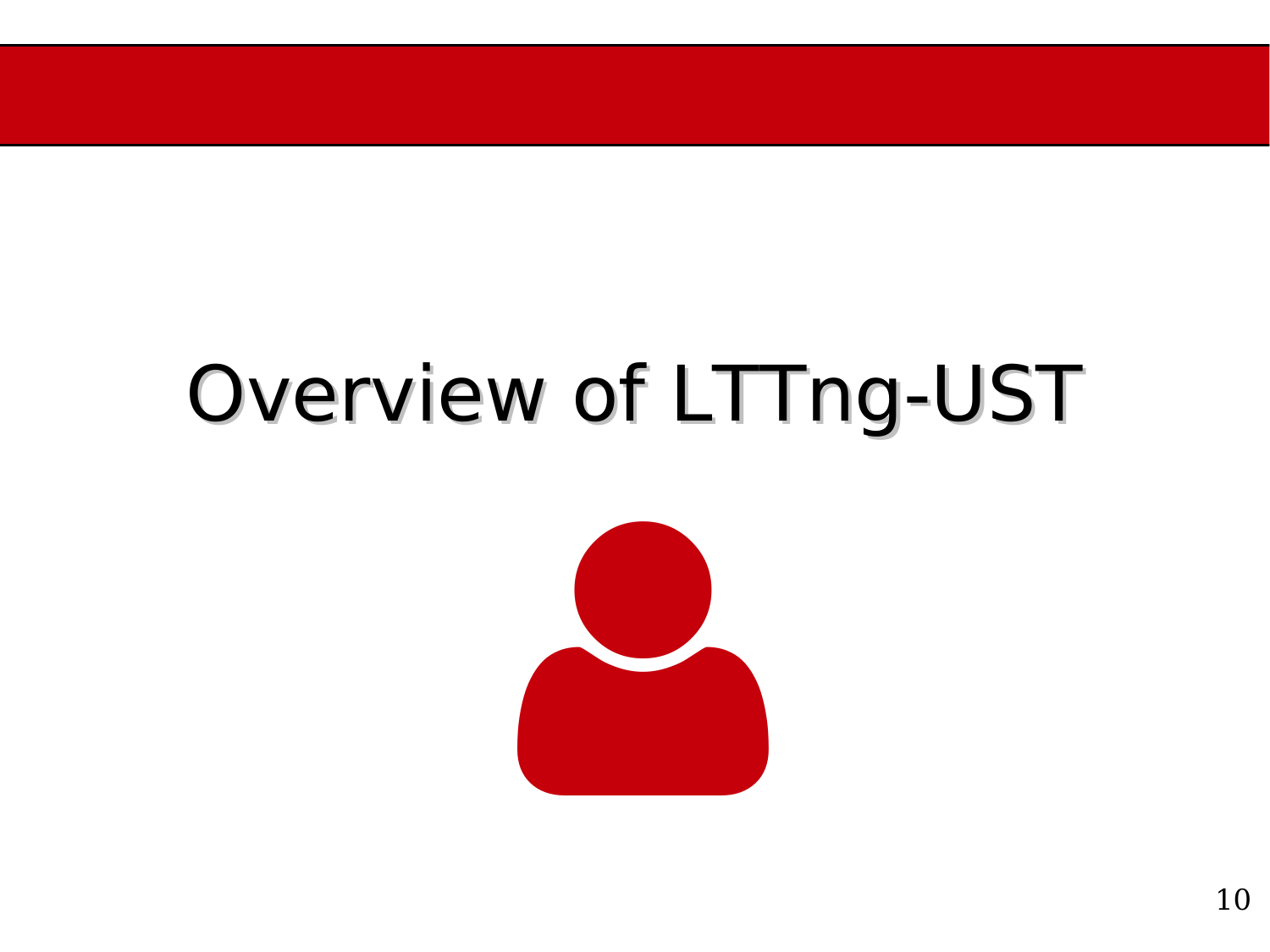# LTTng-UST – Features

**Pure userspace implementation,** 

- Shared memory map between apps and trace consumers,
- Portable to other OS: BSDs, Cygwin (experimental).



**CO** Optimized for low-overhead, high-throughput

- Generic kernel ringbuffer ported to userspace,
- Efficient concurrent data structures for trace control.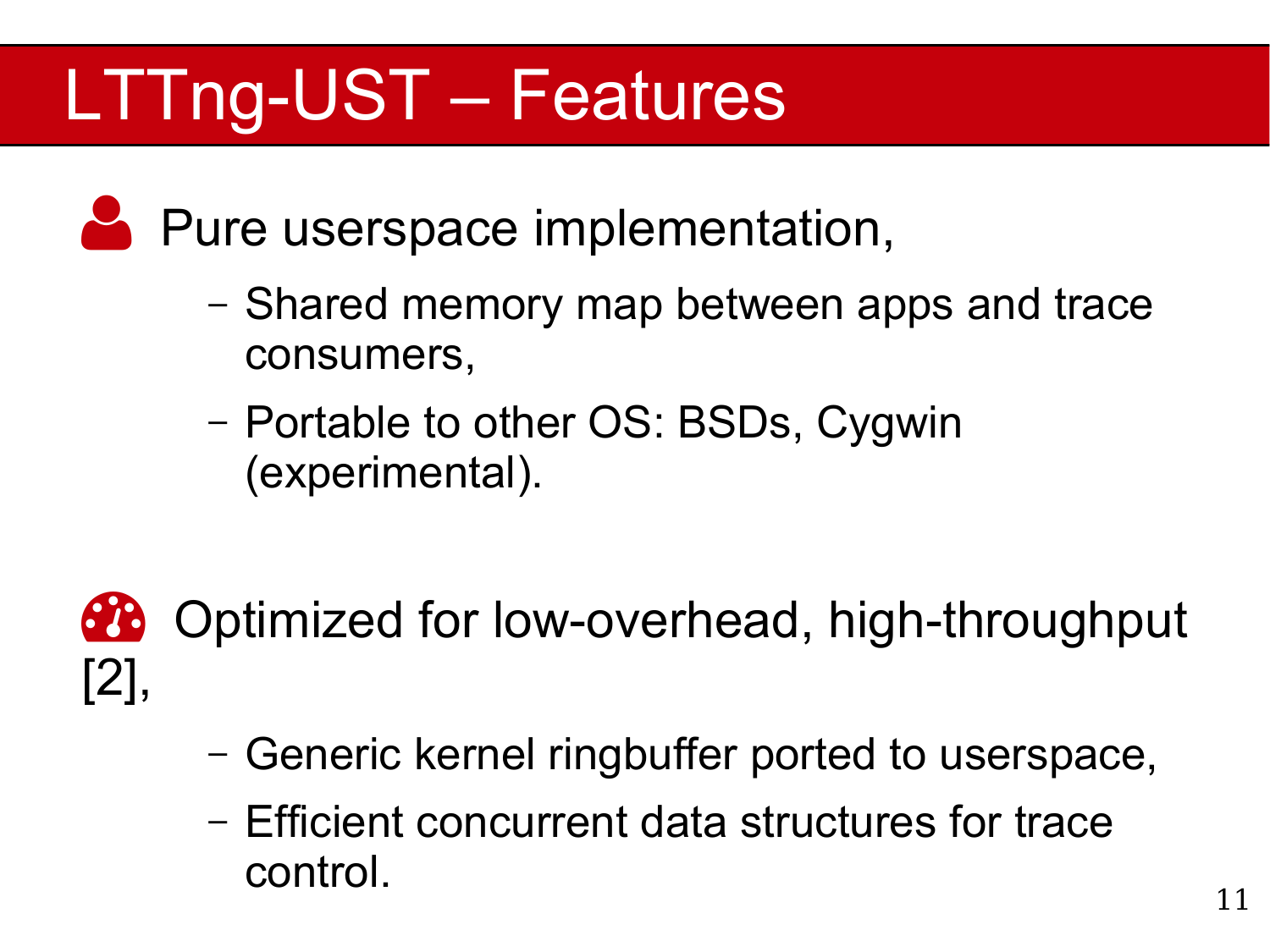# LTTng-UST – Features (cont.)

 $\mathcal{R}_{\alpha}^{\prime\prime}$  Dynamically enabled, statically defined instrumentation,



– Tracing group for system-wide tracing.

Traces recoverable even after application crash.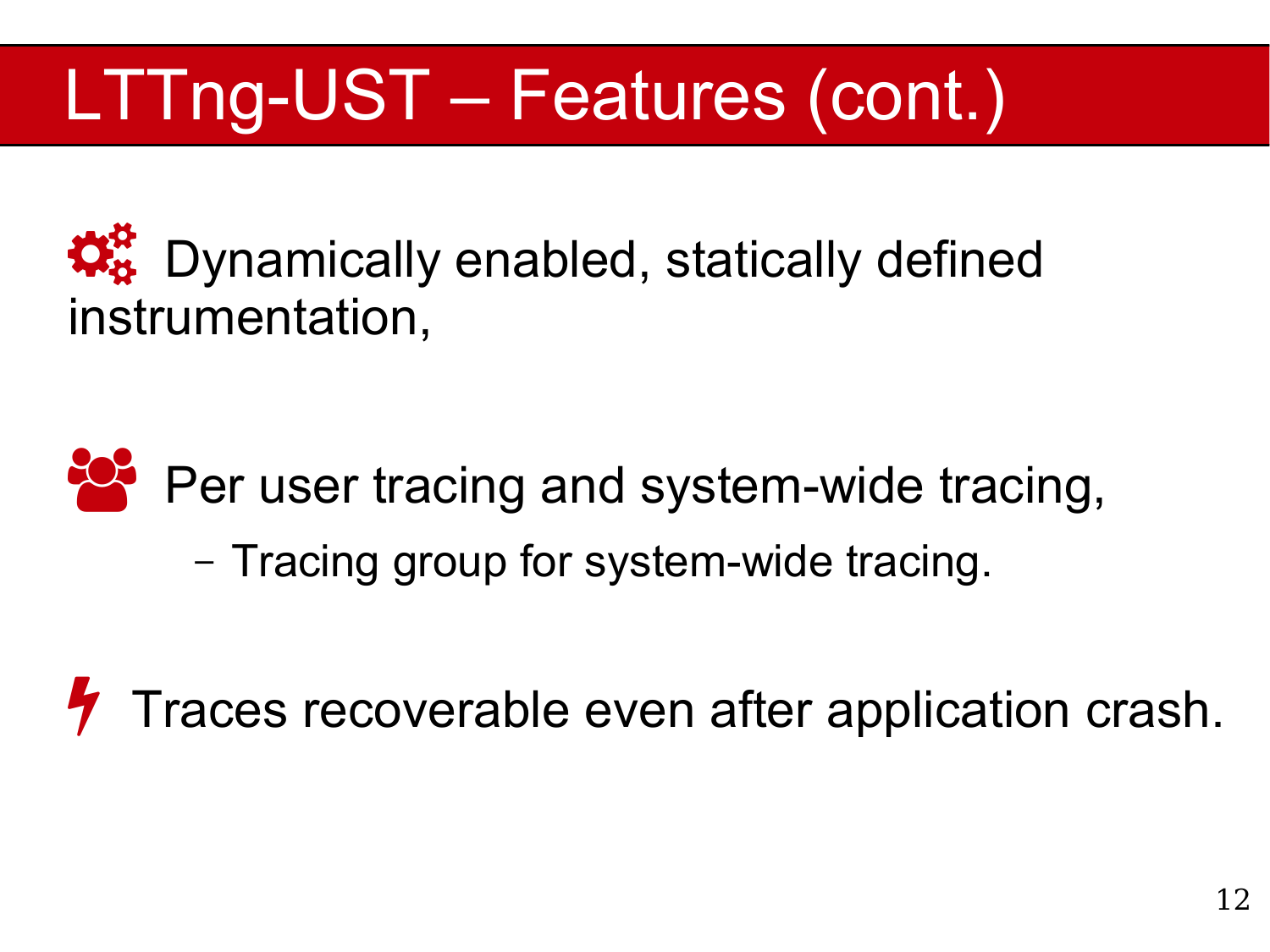# LTTng-UST – How does it work?

Users instrument their applications with static tracepoints,

 $\%$  liblttng-ust, in-process library, dynamically linked with application,

 $\frac{2}{3}$  Session setup, etc.,



 $\mathcal{R}_3^R$  Run app, collect traces,



**III** Post analysis with viewers.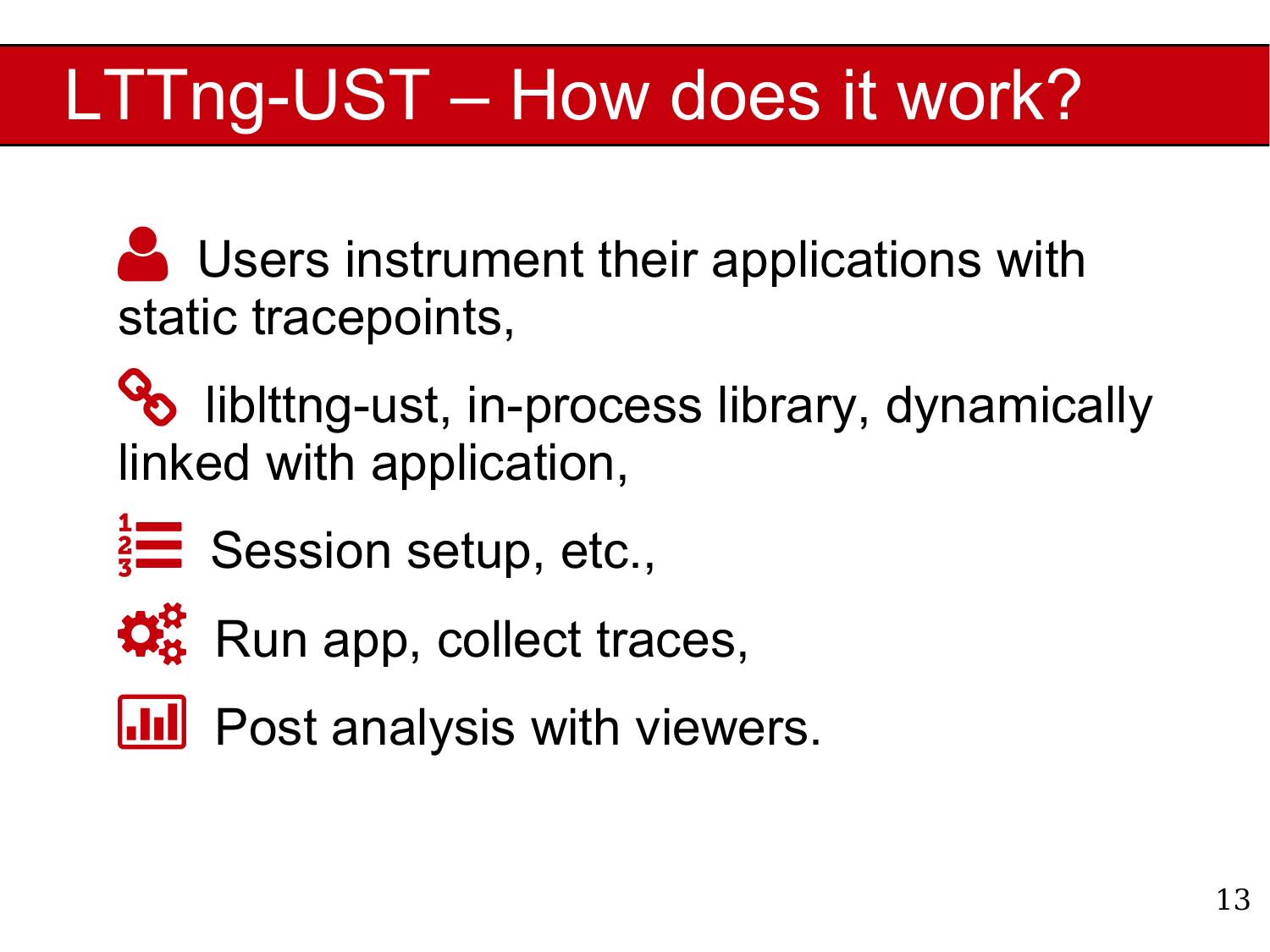## Tracing session - Setup



Session setup User-space event enabling Start tracing

\$ lttng create

\$ lttng enable-event -u -a

\$ lttng start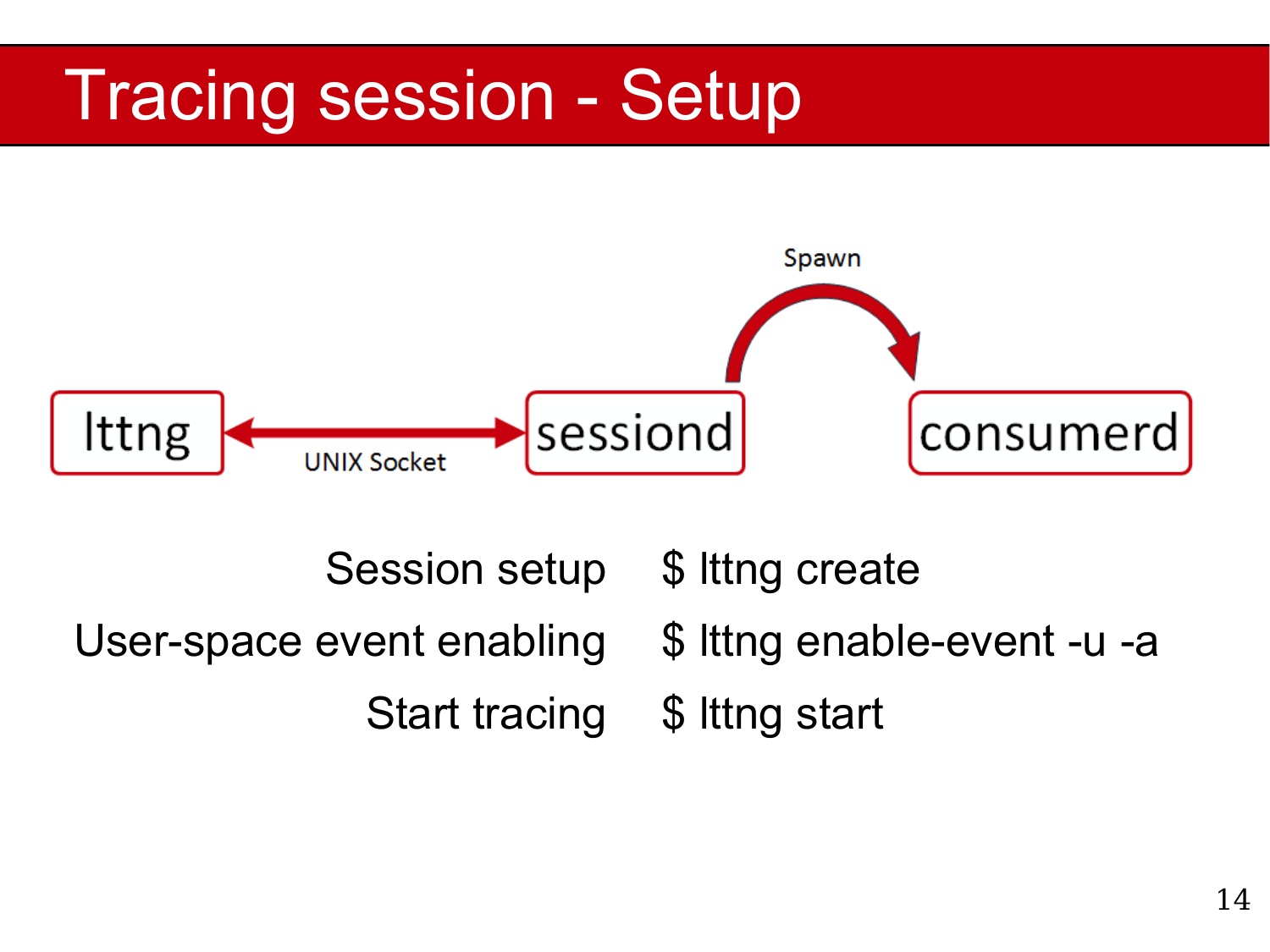#### Tracing session - A wild app appears

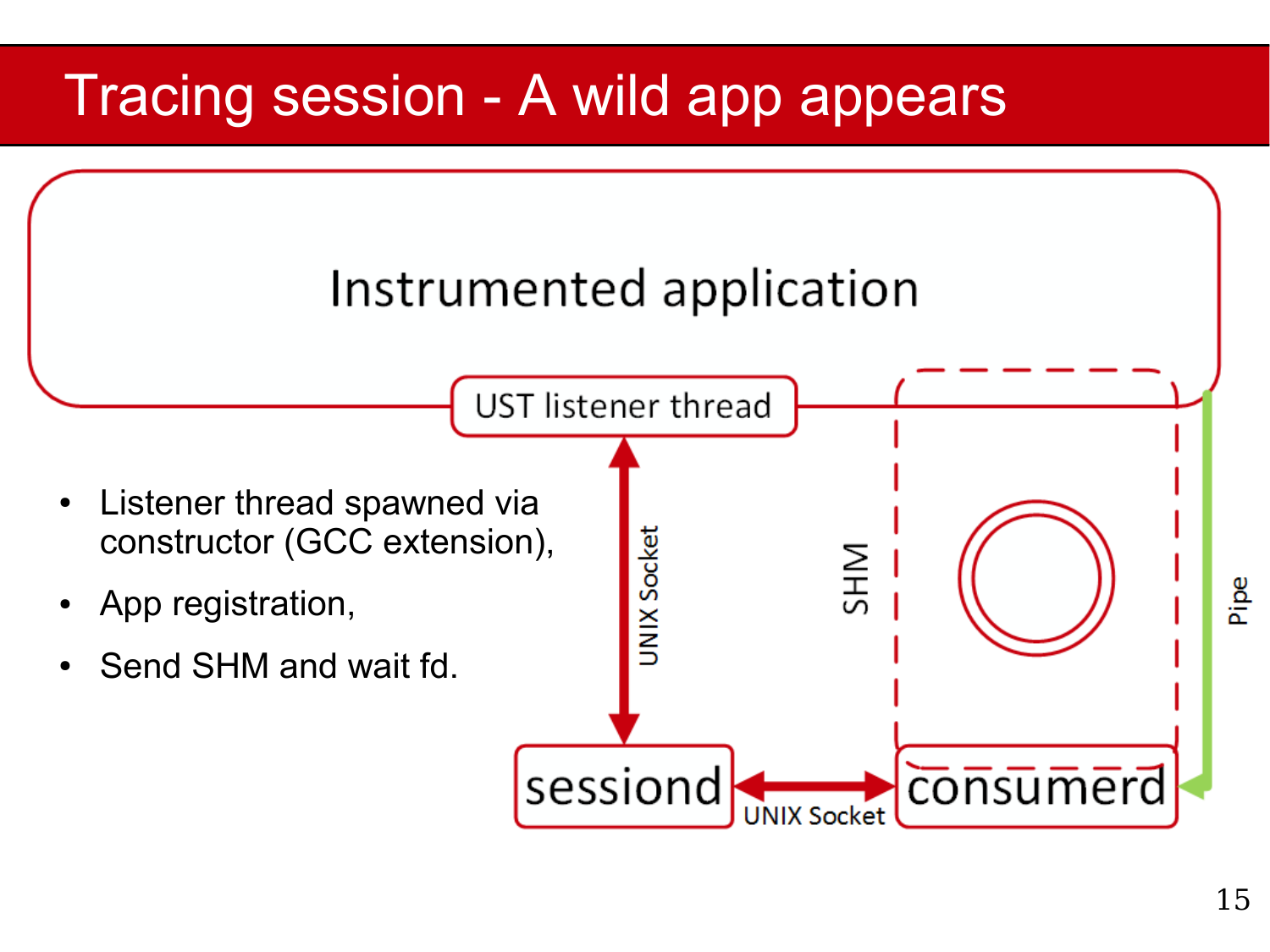#### Tracing session – App. execution & teardown

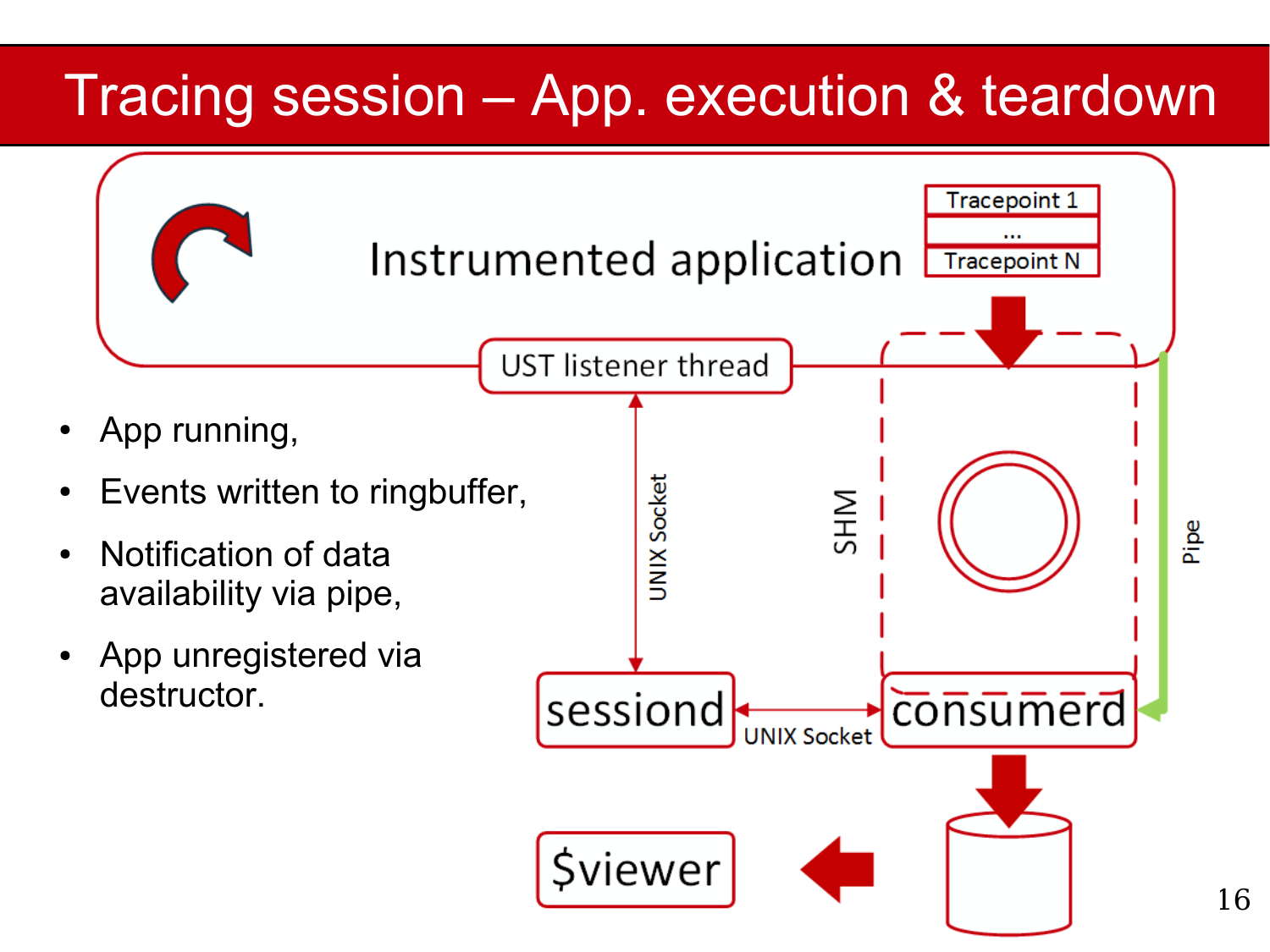# User-space instrumentation sources

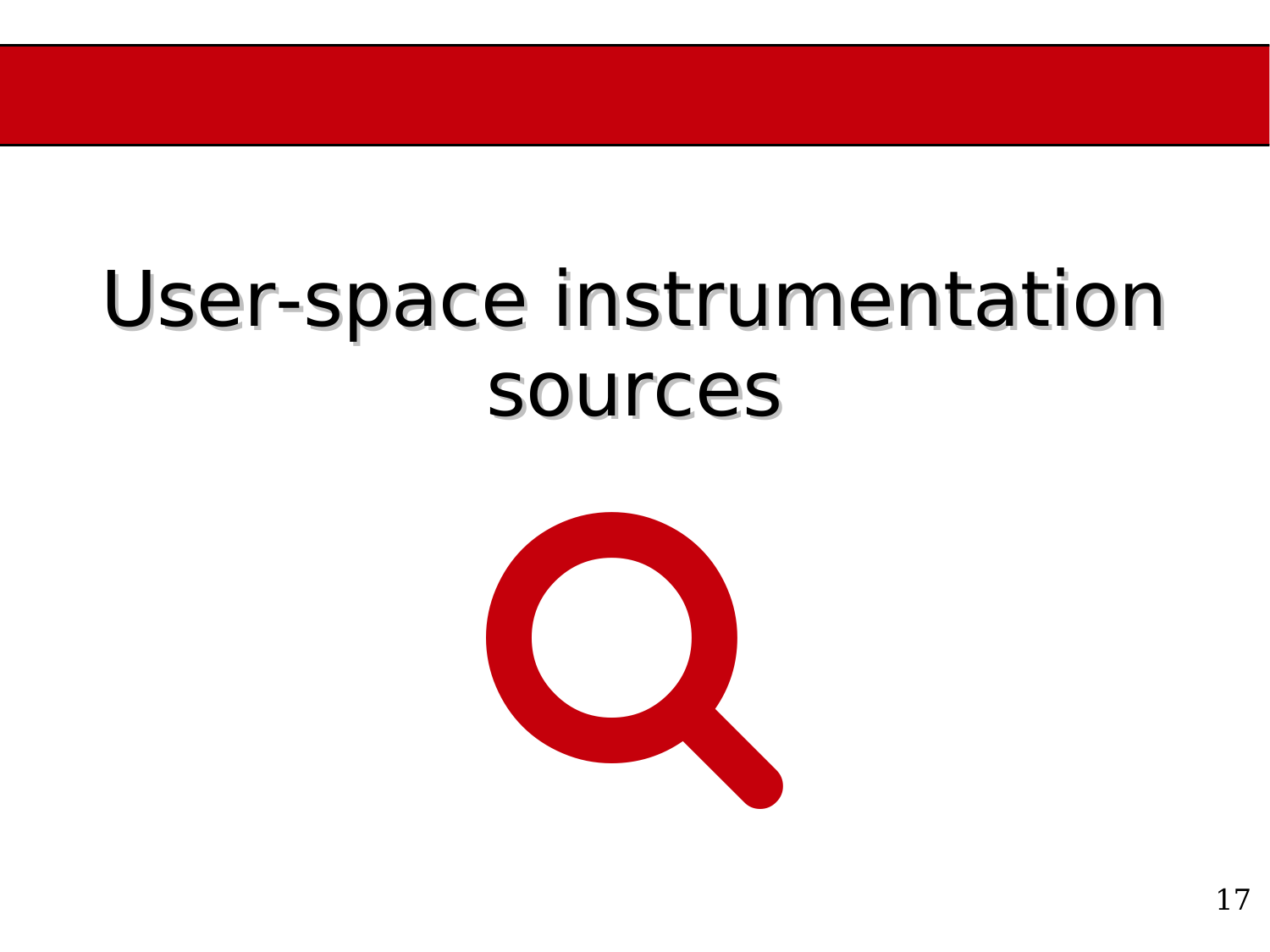#### Tracepoints - Declaration

```
TRACEPOINT_EVENT(
     /* Provider name */
     ust_tests_hello,
     /* Tracepoint name */ 
   tptest, 
     /* Type, variable name */
     TP_ARGS(int, anint, 
             long *, values,
              float, floatarg),
   /* Type, field name, expression */ 
     TP_FIELDS(ctf_integer(int, intfield, anint),
               ctf_array(long, arrfield1, values, 3),
                ctf_float(float, floatfield, floatarg))
)
```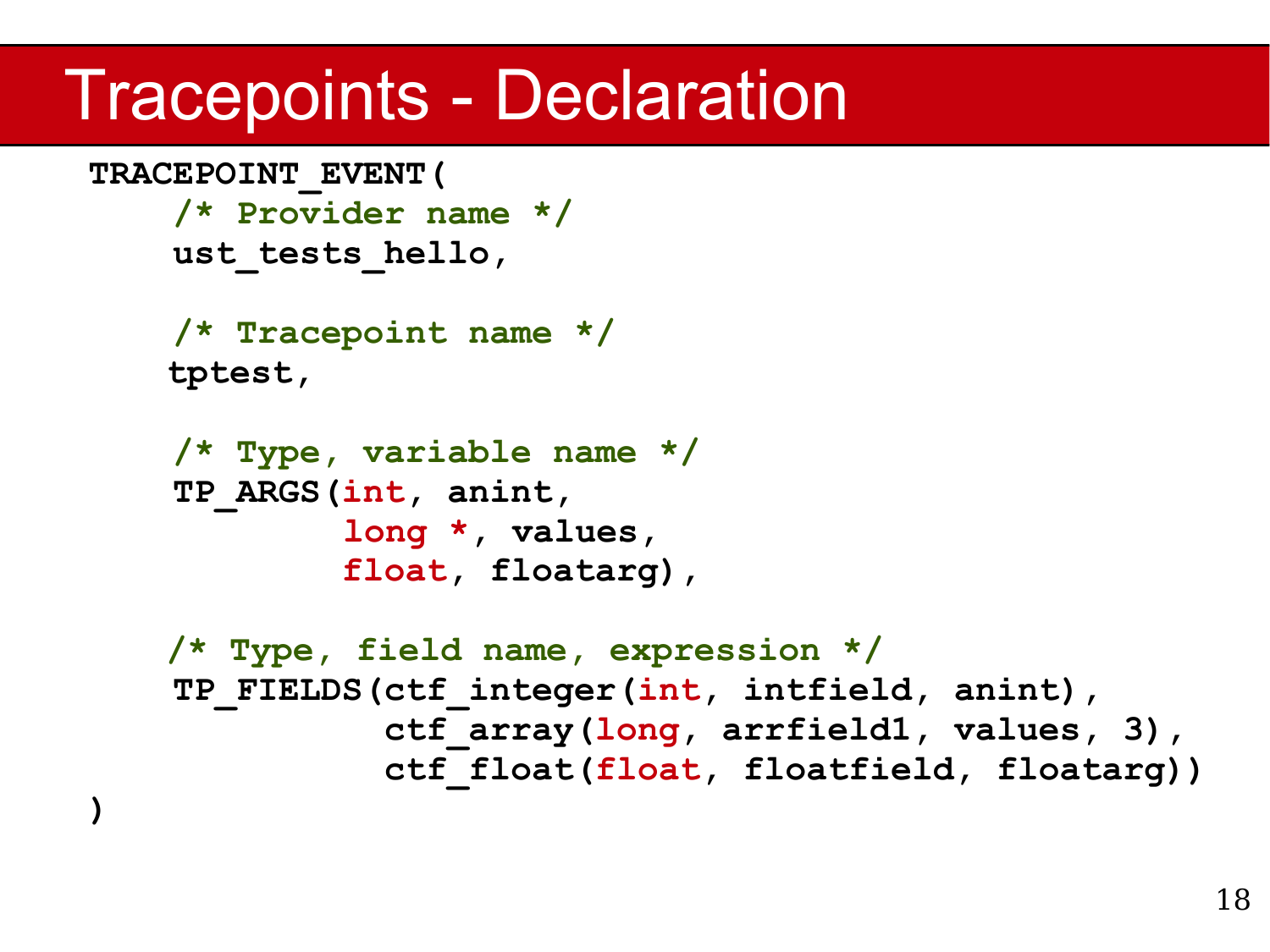#### Tracepoints - Invocation

**}**

```
void function(void)
{
     int i = 0;
     long vals[3] = { 0x42, 0xCC, 0xC001CAFE };
    float f1t = M PI;
     [...]
     tracepoint(ust_tests_hello, 
                tptest,
 i, 
                &vals,
                flt); 
     [...]
```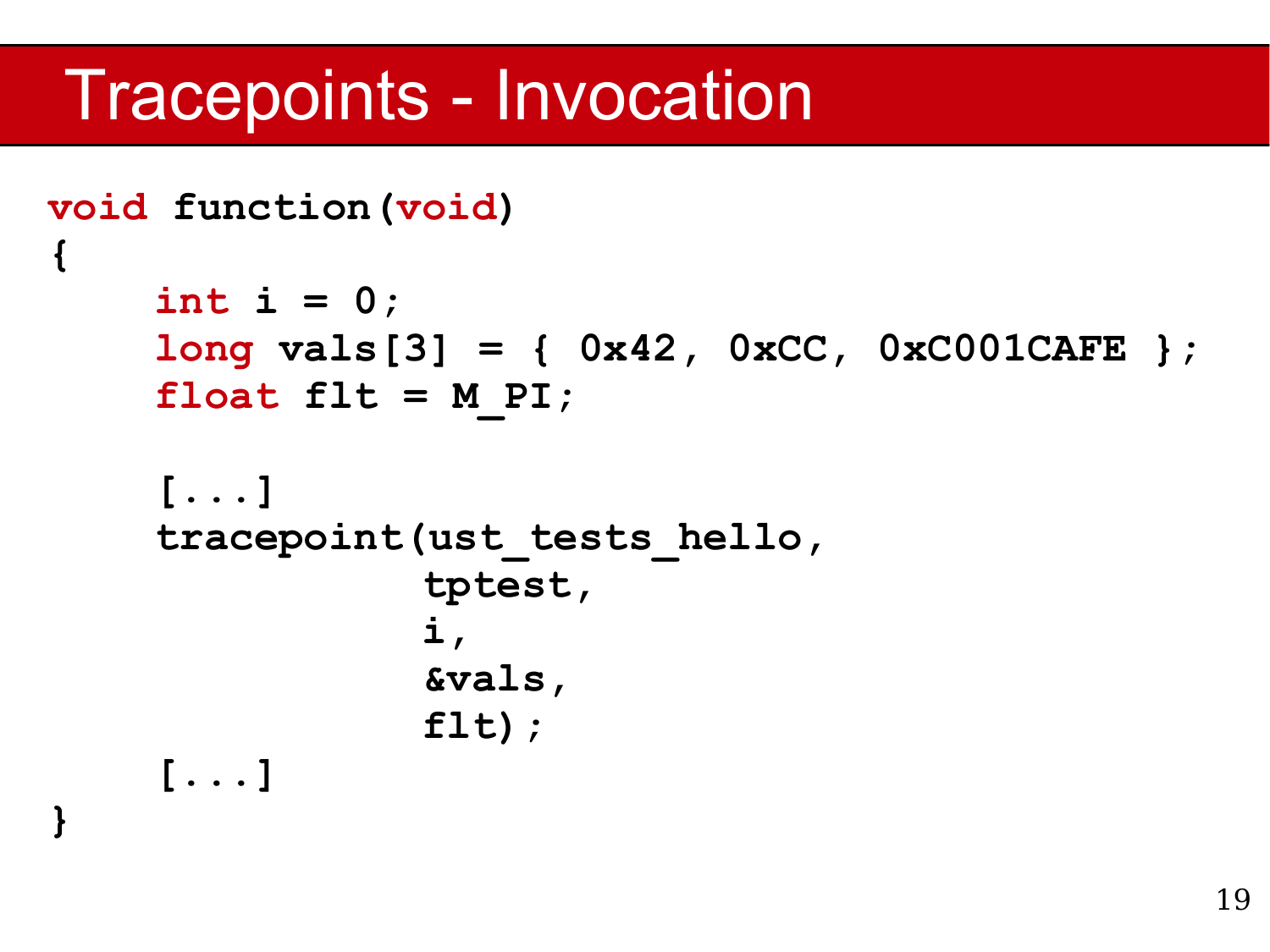# SystemTAP SDT Providers

 Integration result of Collaboration Summit 2011 discussions,

#### ◆ Compatibility with SystemTAP SDT,

– Users can use SystemTAP with tracepoint() instrumented code.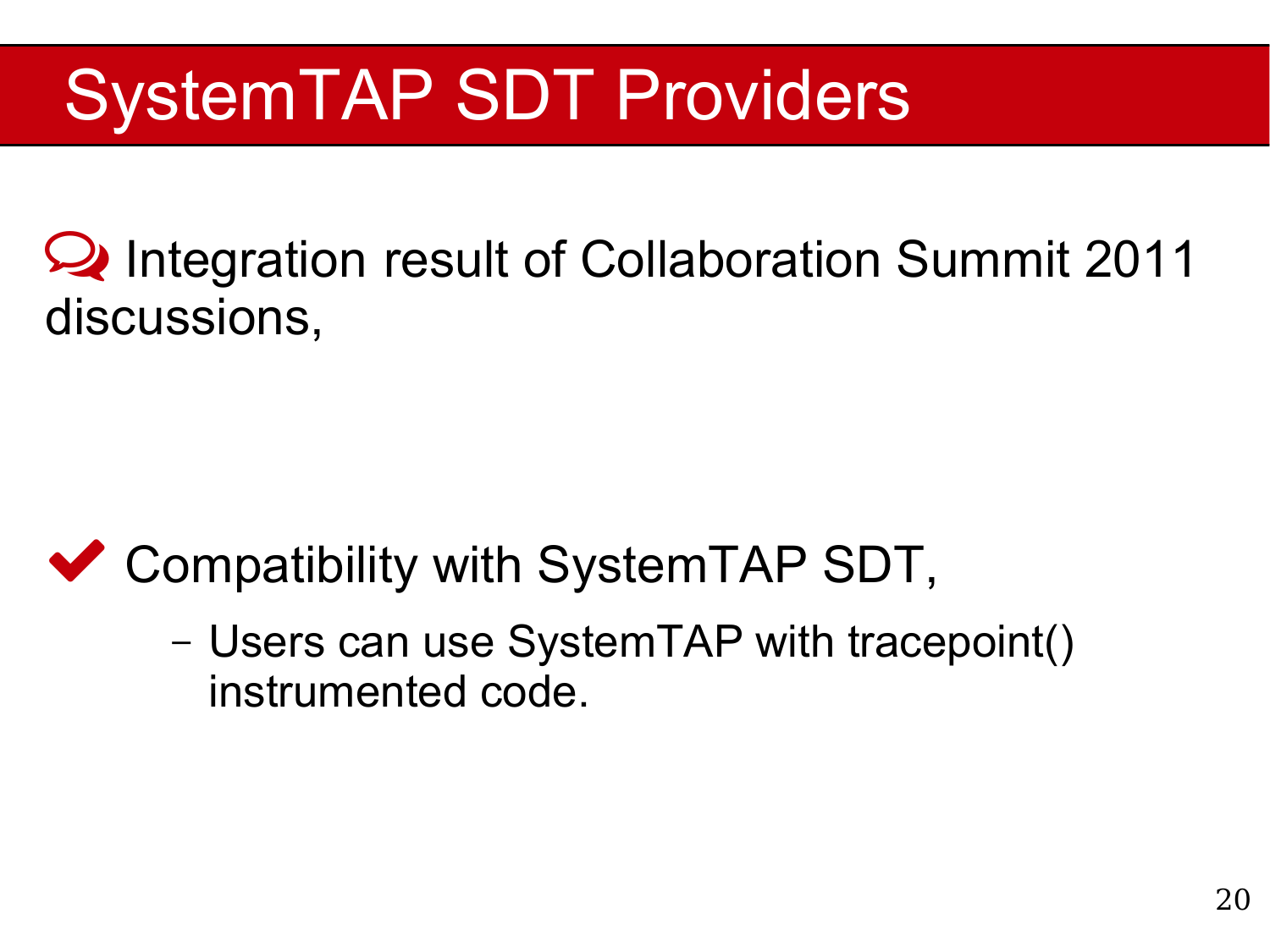



#### **D** LTTng integration:

- Initial lttng-modules patchset proposed [4],
- Need usability improvement
- Interface not exported by kernel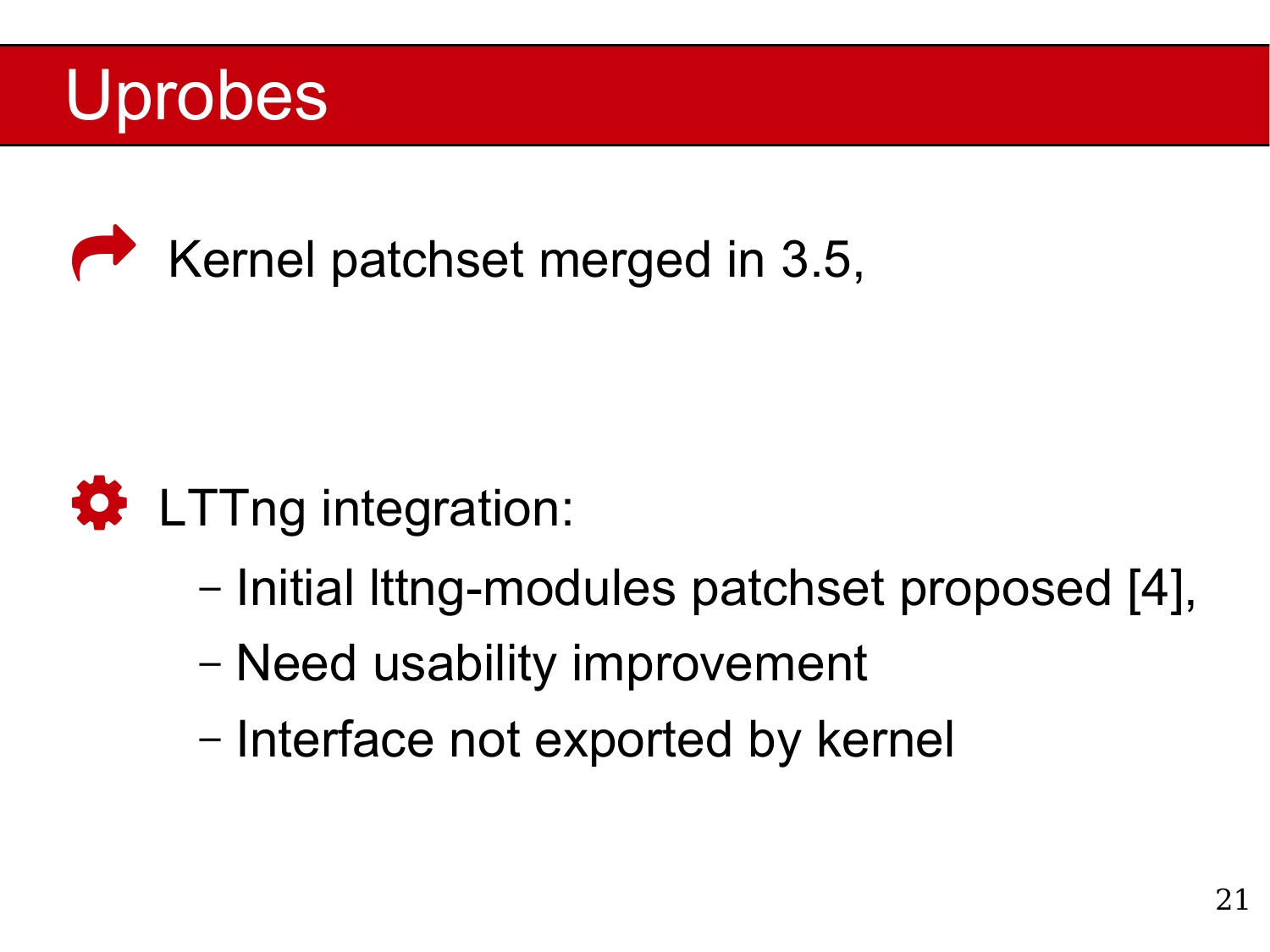#### Trace format standardisation efforts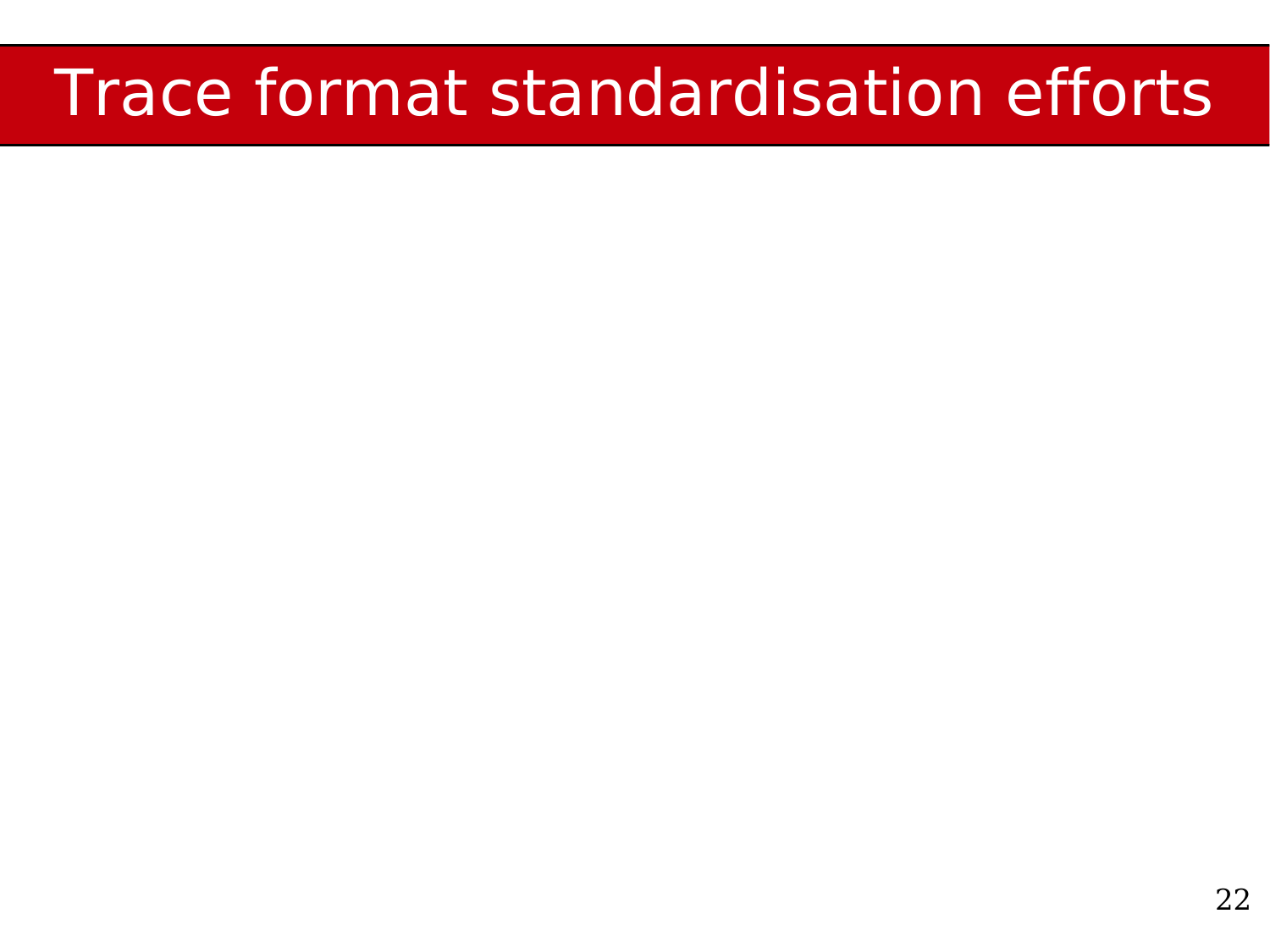## Trace format standardisation efforts

HOW STANDARDS PROLLFERATE: (SEE: A/C CHARGERS, CHARACTER ENCODINGS, IN STANT MESSAGING, ETC.)

**SITUATION:** THERE ARE 14 COMPETING STANDARDS.

14?! RIDICULOUS! WE NEED TO DEVELOP ONE UNIVERSAL STANDARD THAT COVERS EVERYONE'S USE CASES. YEAH!

SITUATION: THERE ARE **15 COMPETING** STANDARDS.

SOON:

Source: xkcd.com/927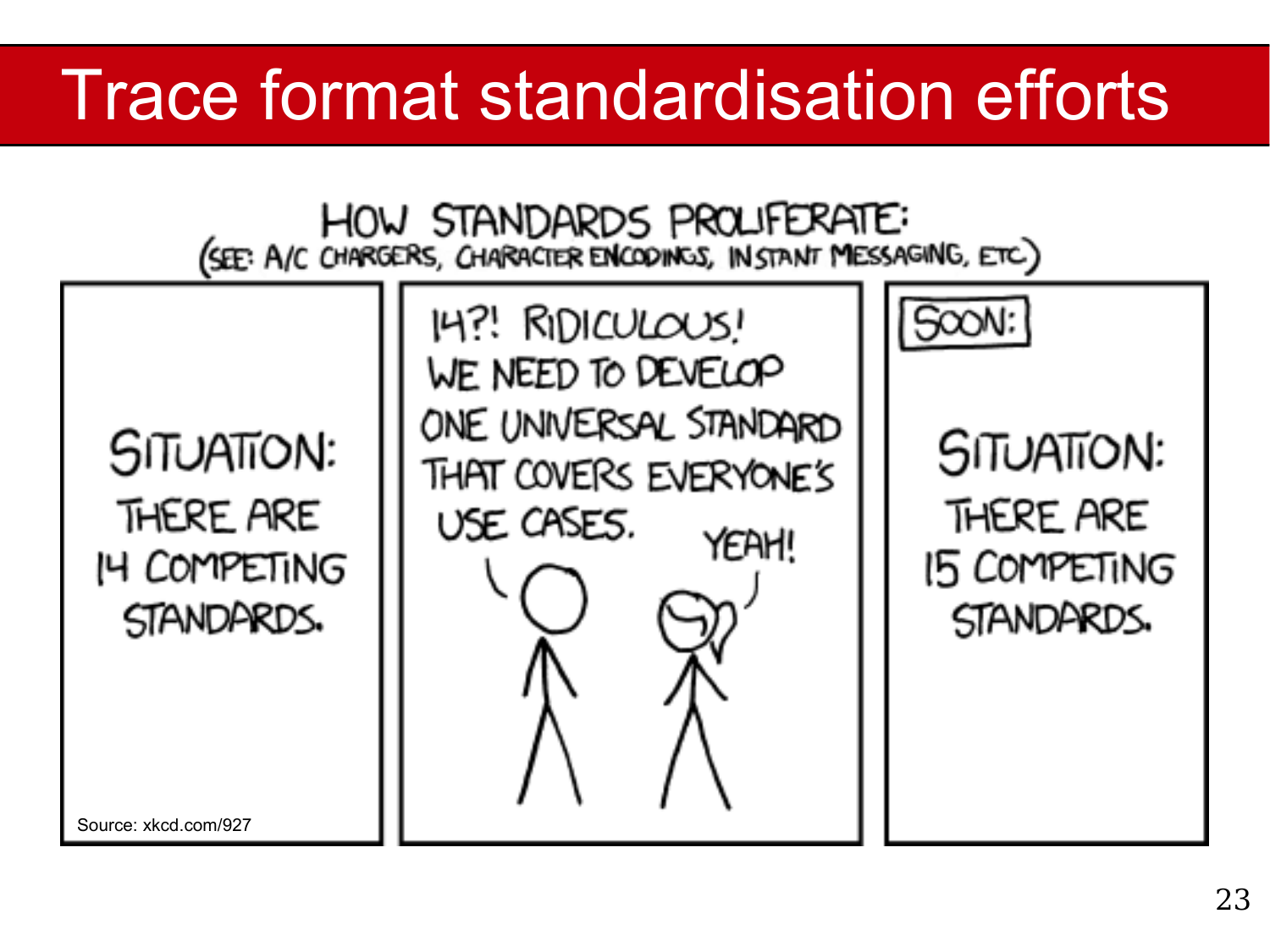# Trace format standardisation efforts

Joking aside: We need a common open format,



- <sup>20</sup> Collaboration: Multicore Association, Ericsson,
- Goals of the Common Trace Format (CTF):
	- Common format for SW and HW traces,
	- Portable,
	- Compact,
- $\triangle$  Tools based on CTF:
	- LTTng 2.x, Babeltrace, Eclipse LTTng plugin
	- GDB (save trace to CTF) [3],
	- Javeltrace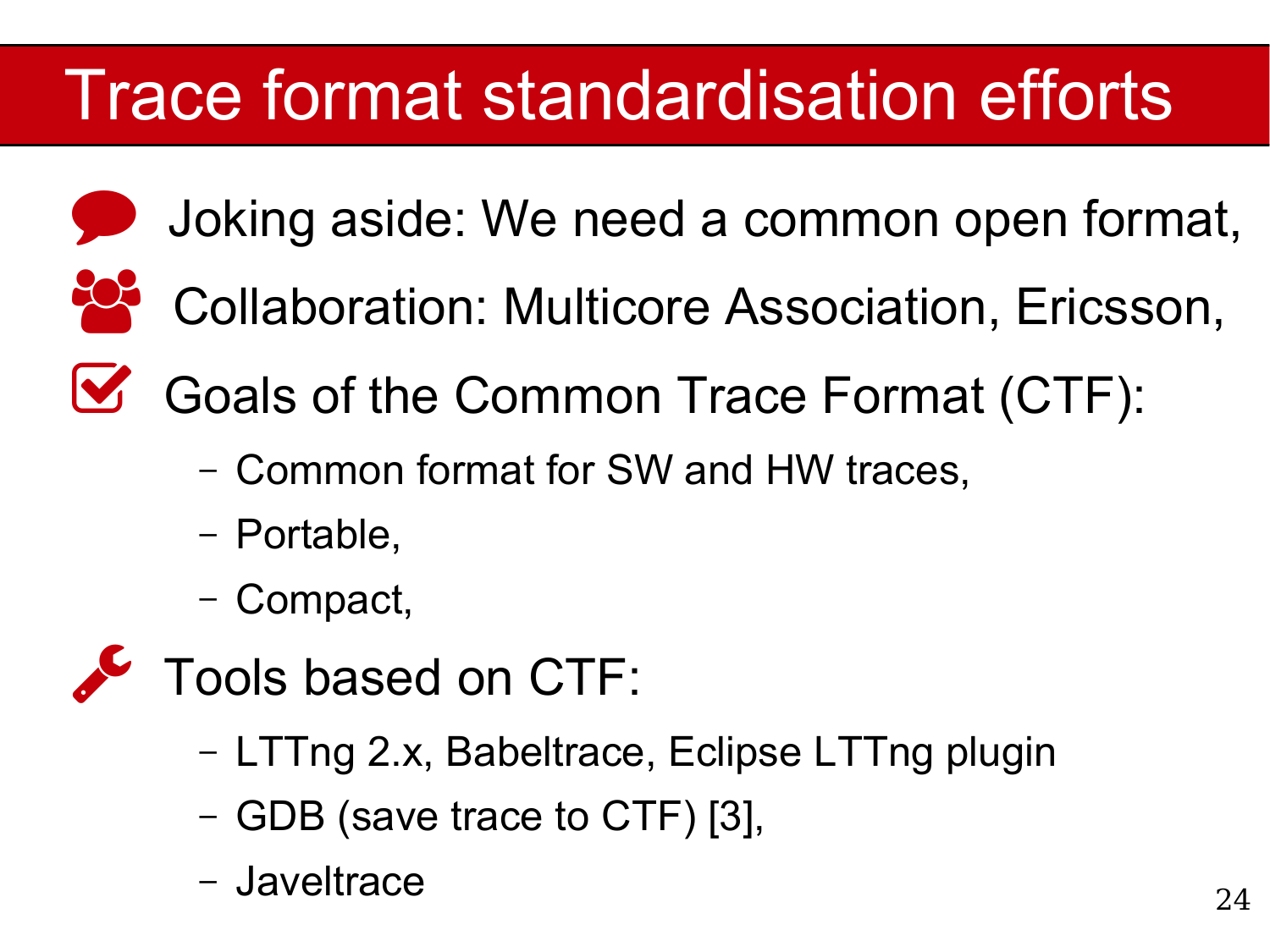

<sup>4</sup> Self-described, packet-based format.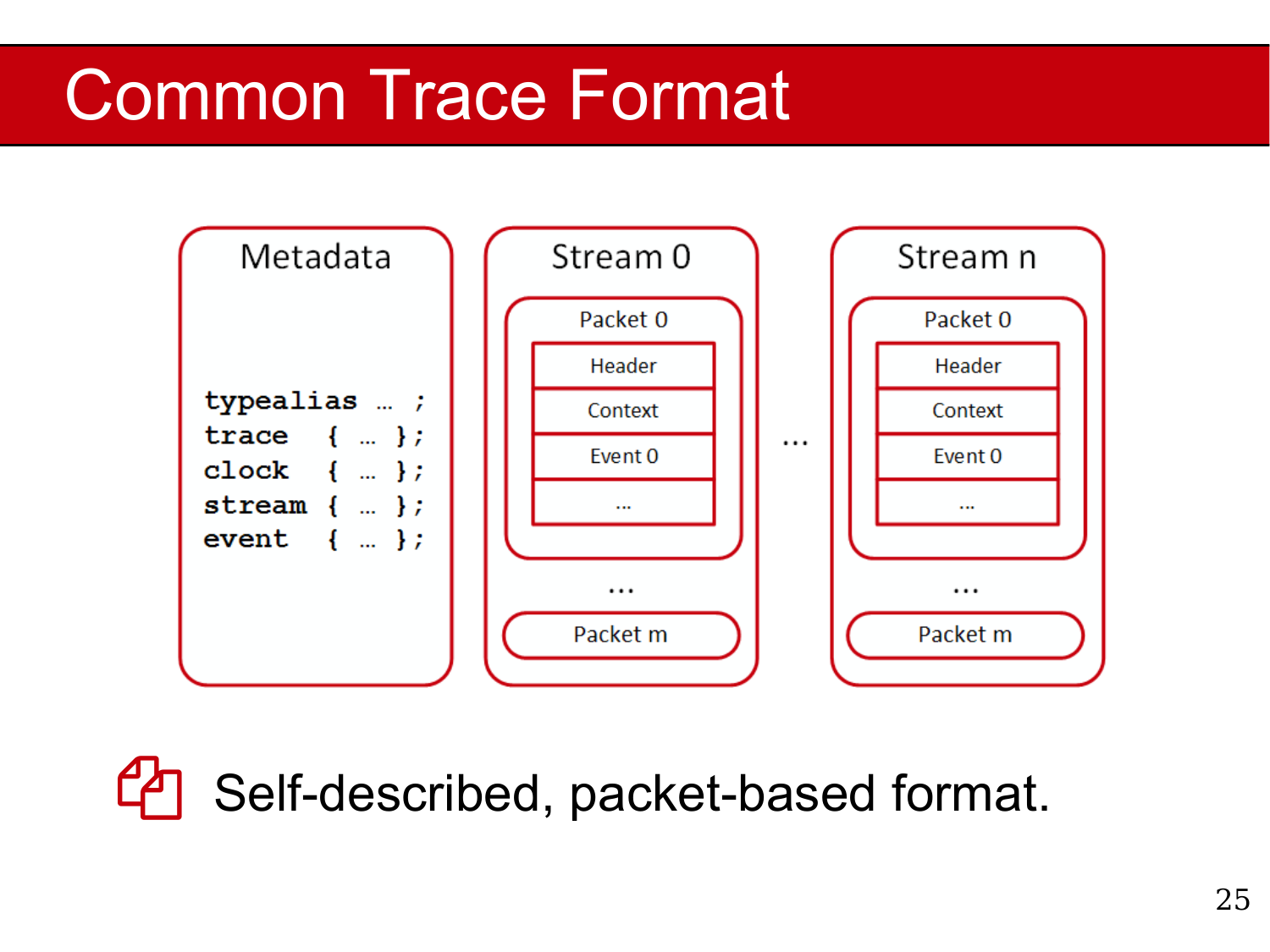## Common Trace Format – More info.

- **The Interoperability Between Tracing Tools with the** Common Trace Format",
	- Mathieu Desnoyers at Linux Plumbers 2012 [5]
- Common Trace Format (CTF) Specification [6],

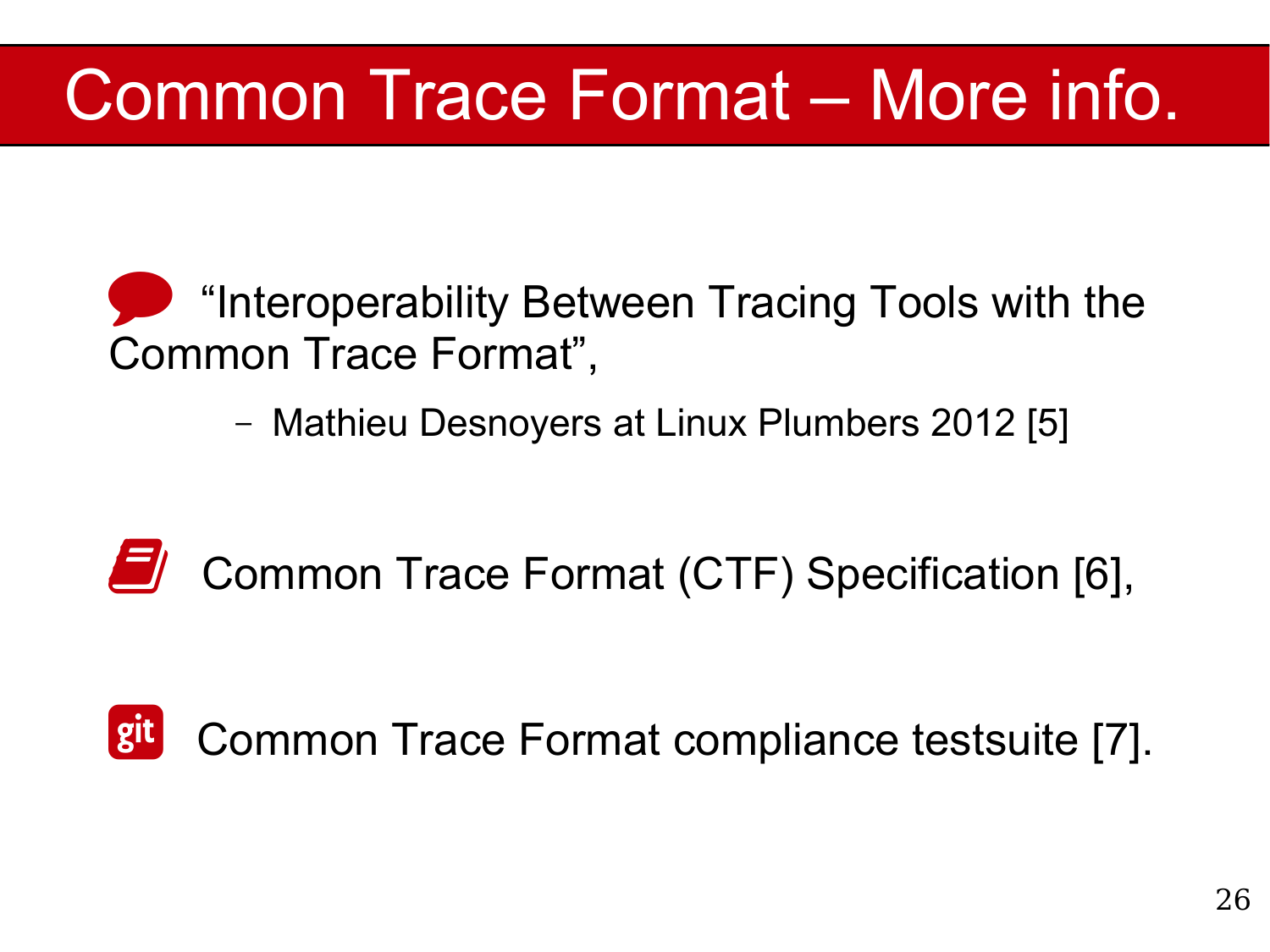# Tales from a user-space tracer

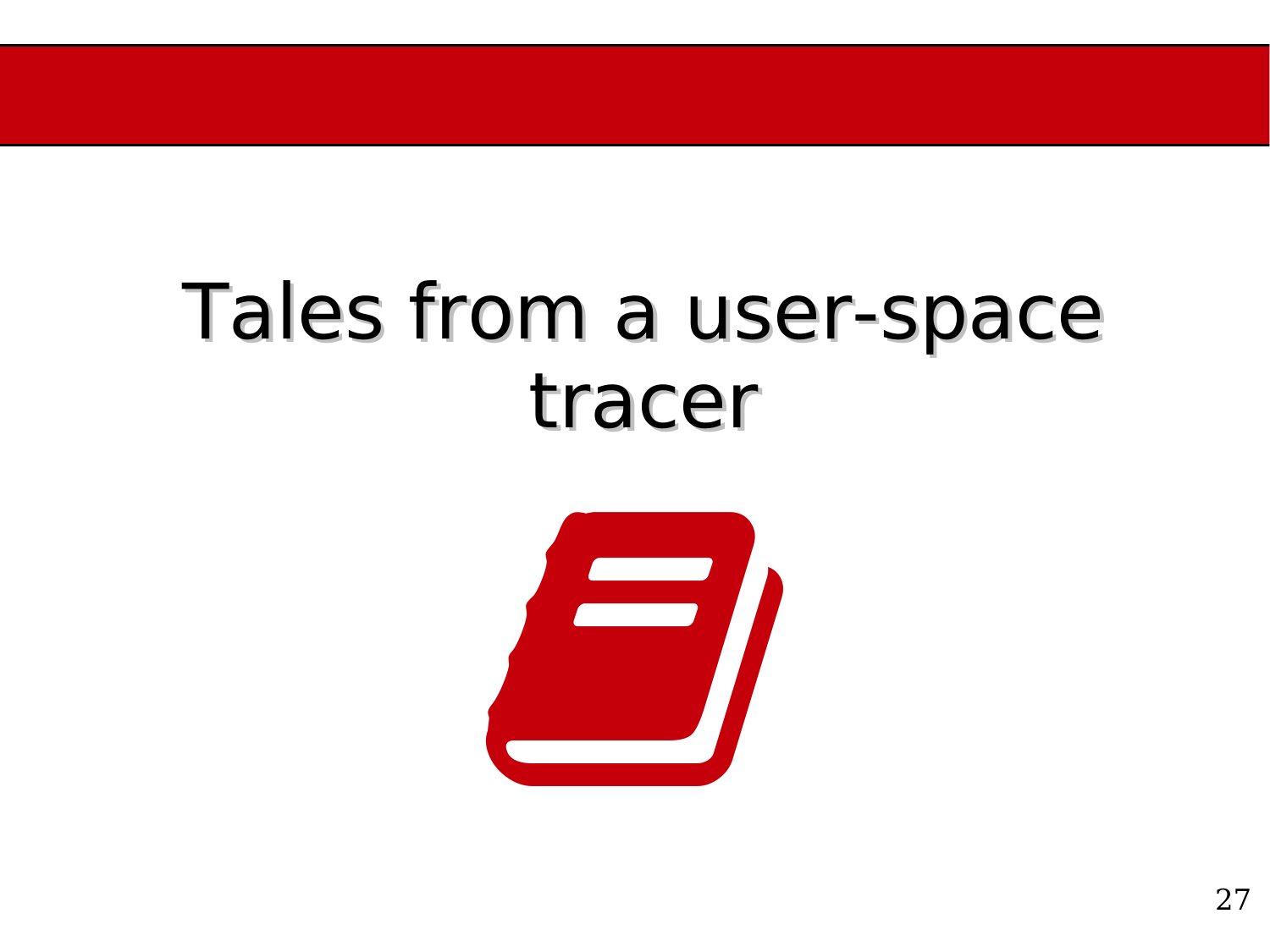## Non-intrusive handling of SIGPIPE

**P** Ringbuffer delivery notification use a pipe,

– Traced applications can receive SIGPIPE if consumer end dies abruptly.

Suppress SIGPIPE only in our lib without affecting signal handling for the rest of the process [8].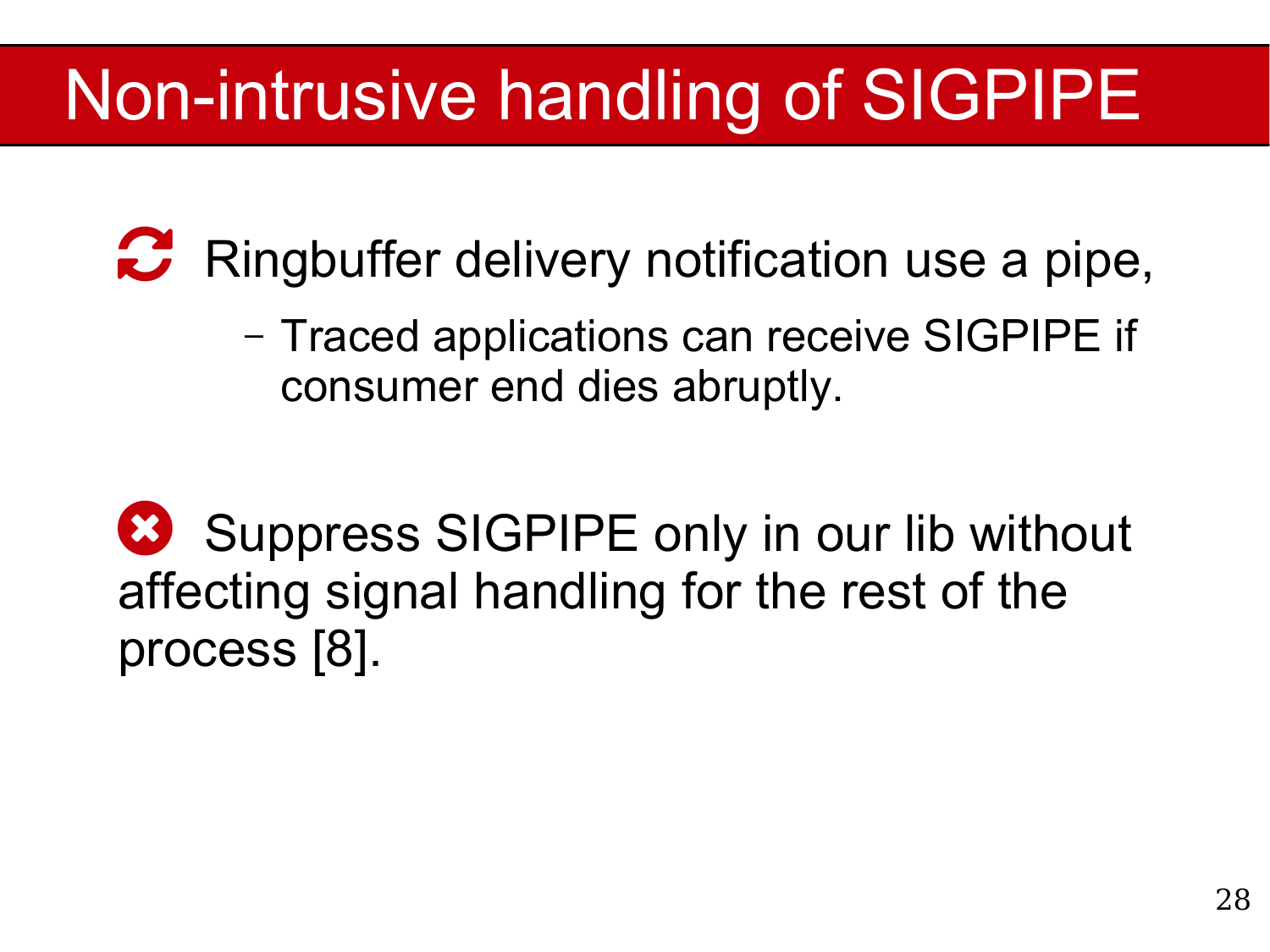## TLS & constructors

• Thread Local Storage (TLS) variable storage in dynamically libs. allocated when first used [9],

• Rely on internal glibc mutex to protect against dynamic linker,

• Same mutex is held while running ctor/dtor,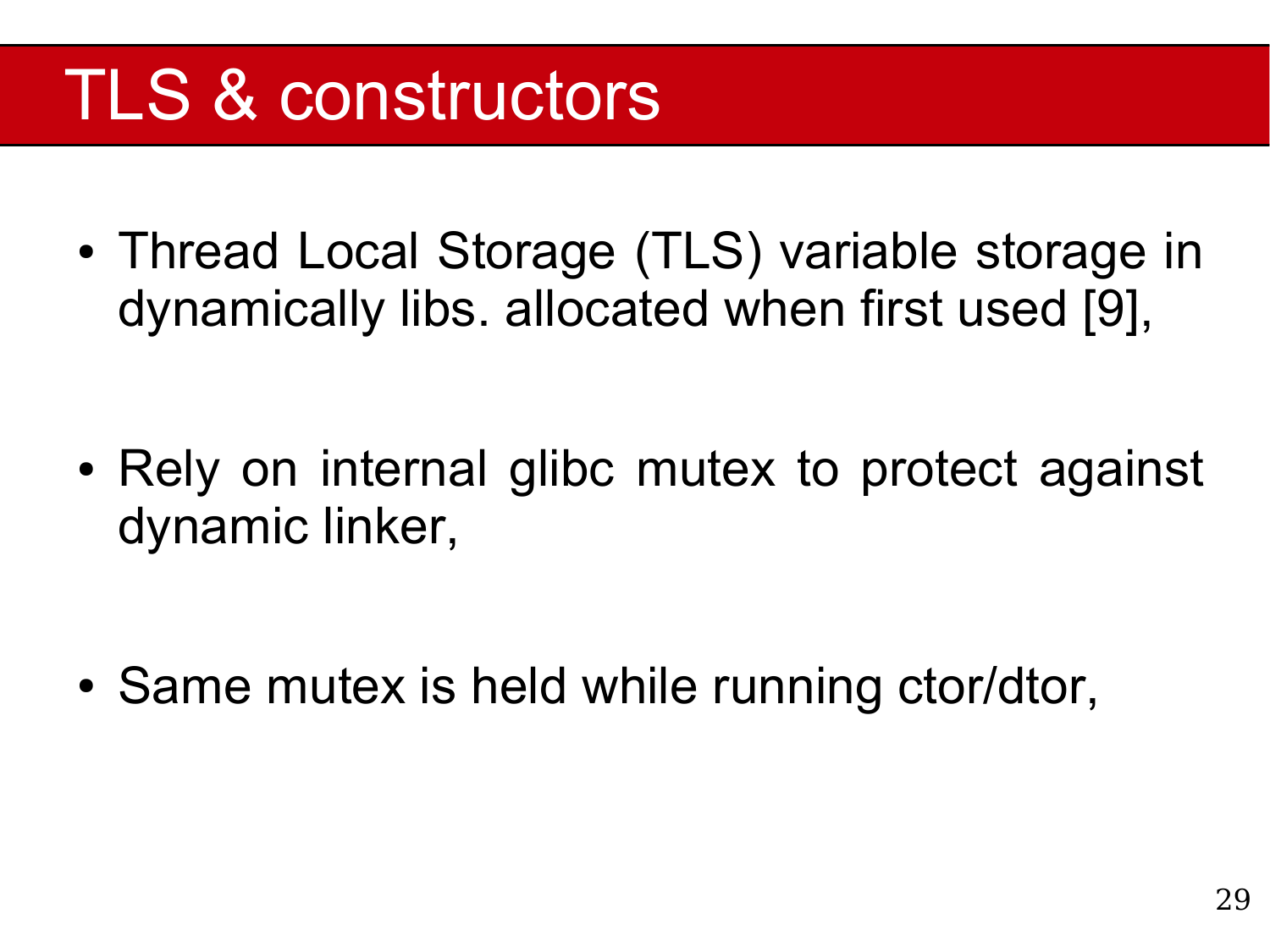## TLS & constructors (cont.)

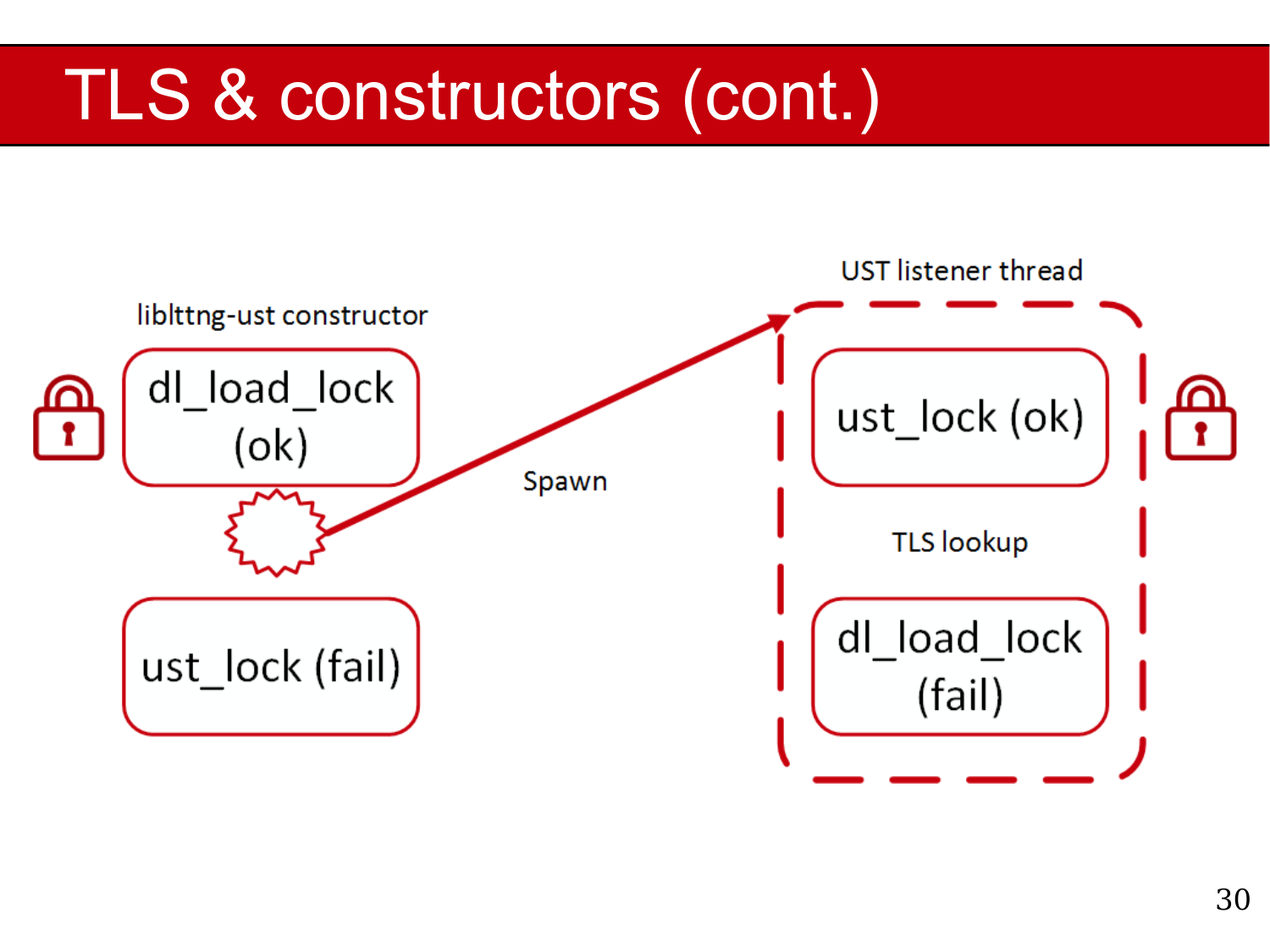# TLS & constructors (cont.)

• Take mutex within constructors while TLS fixup performed,



• Workaround: Force TLS fixup within lib ctor.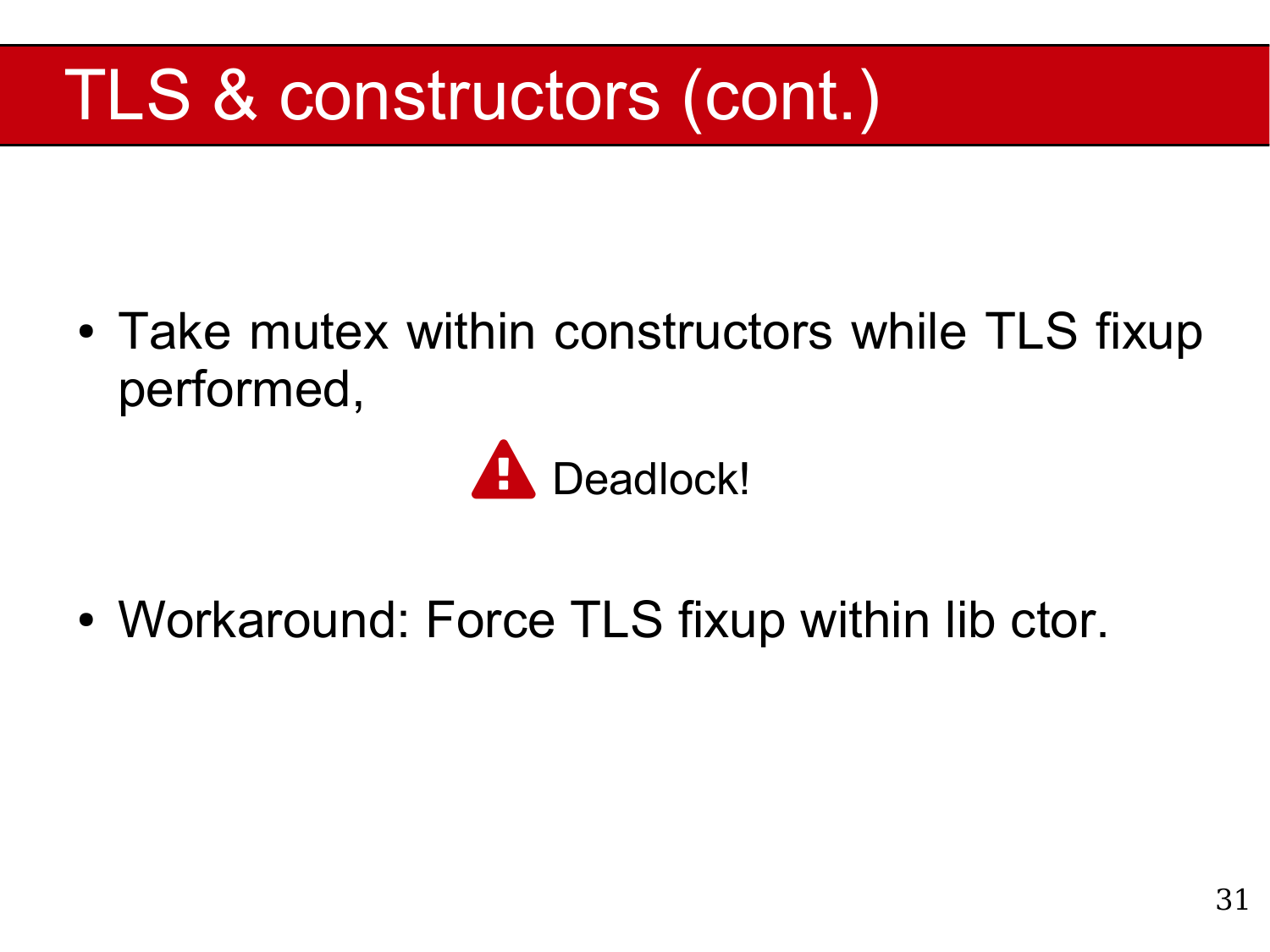#### Tracing of apps closing all fds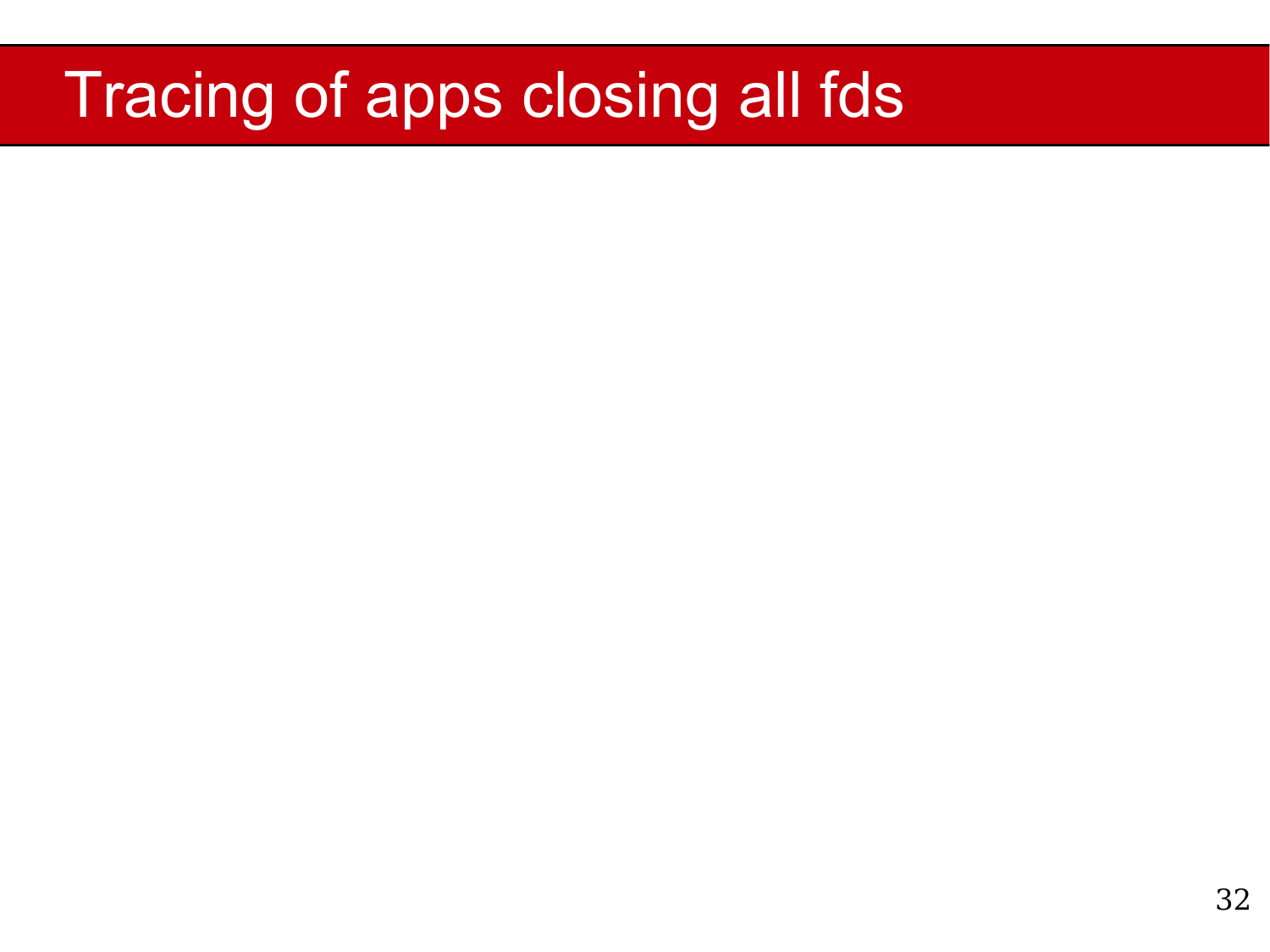#### Close all the things

• When daemonizing, some apps close all available fds,



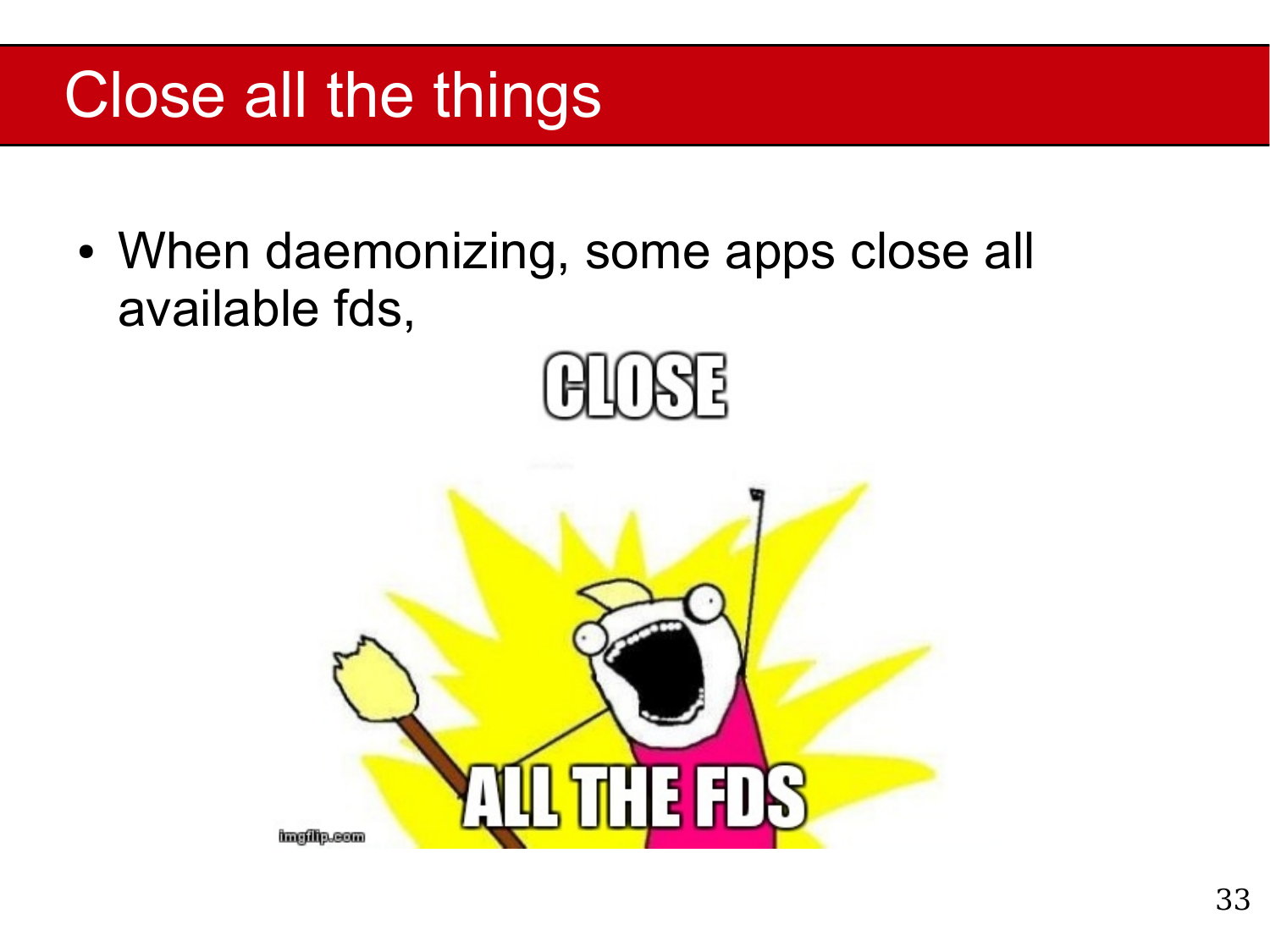#### Tracing of apps closing all fds

• When daemonizing, some apps close all available fds,

## $\triangle$  No communication == No tracing.

• Fix: None for the moment.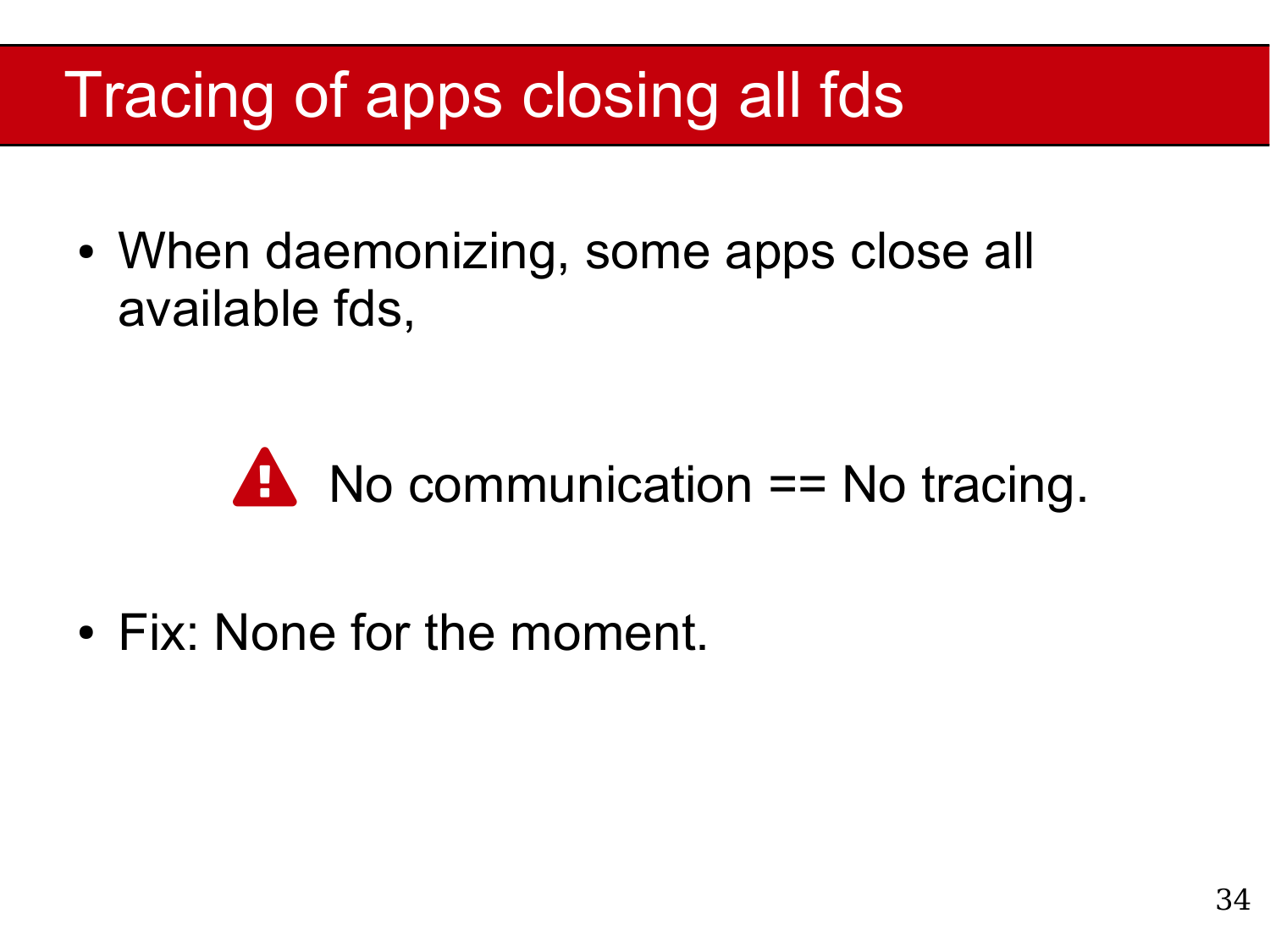# Recent features & future work

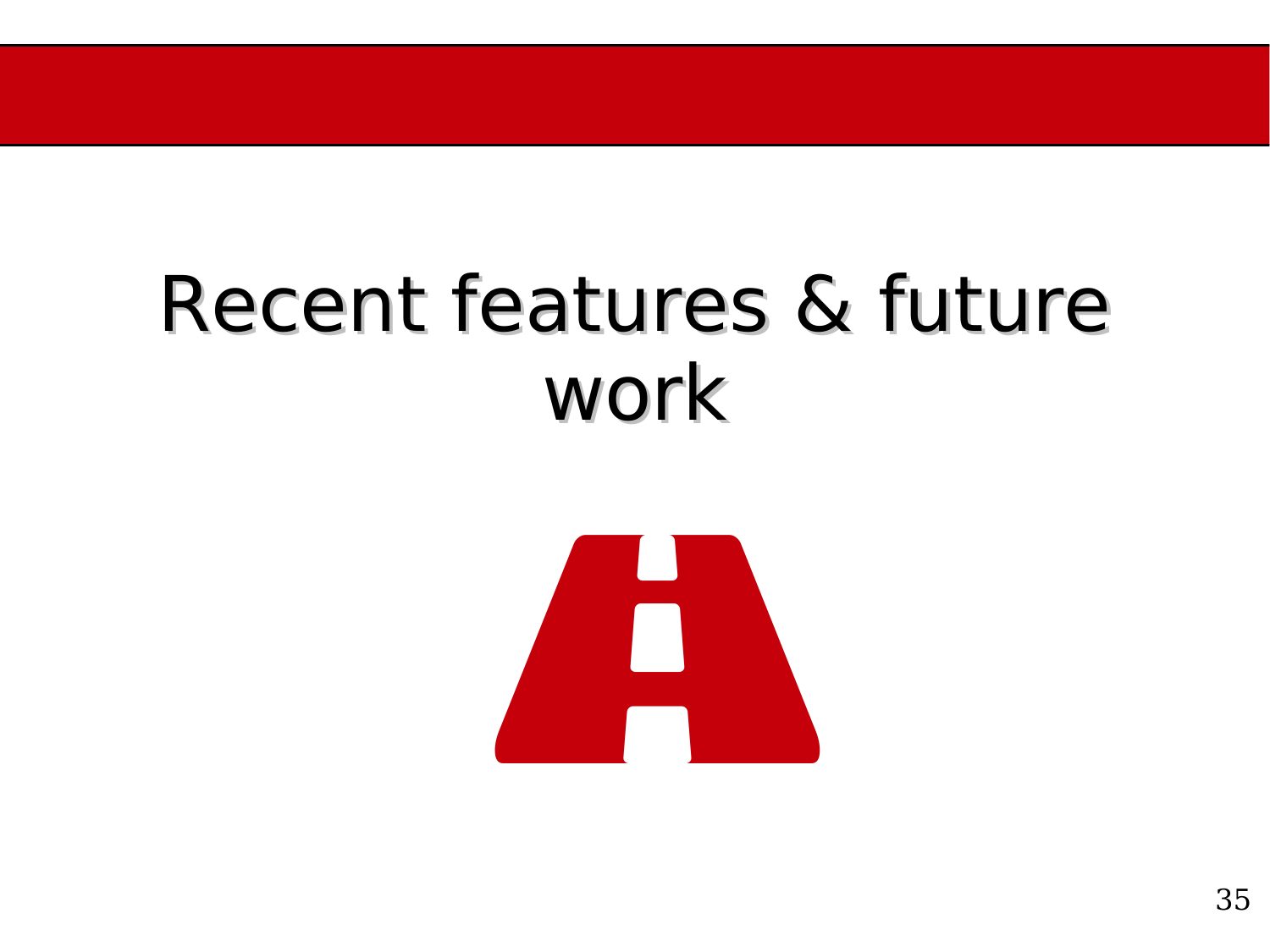## Recent features

- ◆ 2.1 (Basse Messe)
	- Super Network streaming over TCP,
		- Introduce Ittng-relayd, receive traces from remote consumers.
		- Filtering before data collection,
			- C-like syntax, bytecode interpreter.
			- UST only for the moment.

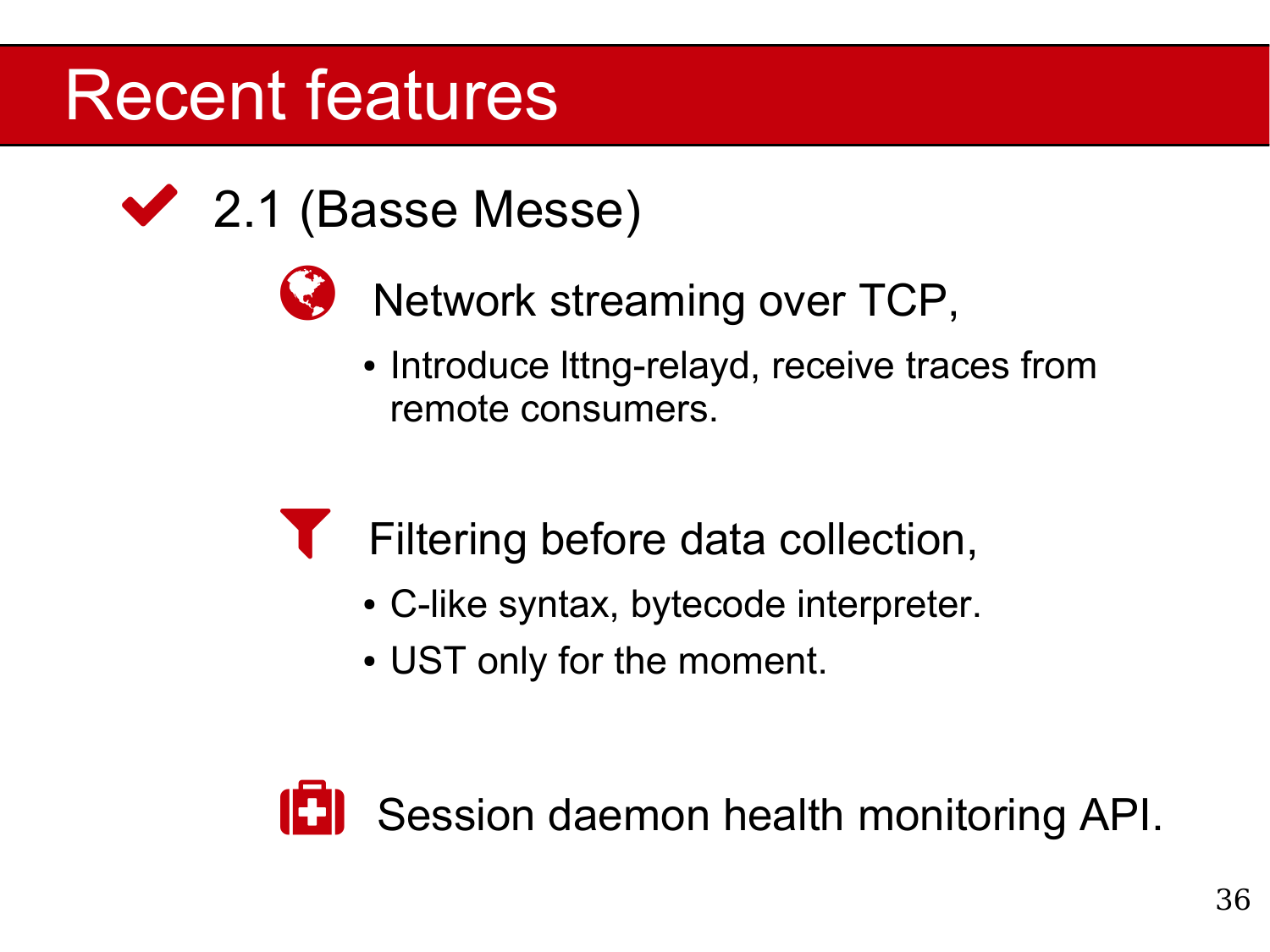# Network streaming over TCP

| test4@thinkos: ~                                   |                                                                   |  |  |
|----------------------------------------------------|-------------------------------------------------------------------|--|--|
| File Edit View Search Terminal Help                |                                                                   |  |  |
| test4@thinkos:~\$ lttng-relayd                     |                                                                   |  |  |
|                                                    | compudj@squeeze-i386: ~                                           |  |  |
|                                                    | Edit View Search Terminal Help<br>File                            |  |  |
|                                                    | $root@squeeze-i386:-# 1ttng create -U net://thinkos$              |  |  |
|                                                    | Session auto-20120827-141834 created.                             |  |  |
|                                                    | Traces will be written in net://thinkos                           |  |  |
|                                                    | $root@squeeze-i386:-# 1ttng enable-event -k -a$                   |  |  |
|                                                    | All kernel events are enabled in channel channel0                 |  |  |
|                                                    | $root$ asqueeze-i386: $-#$ lttng start                            |  |  |
|                                                    | Tracing started for session auto-20120827-141834                  |  |  |
|                                                    | $root$ (dsqueeze-i386: $-#$ lttng destroy                         |  |  |
|                                                    | Session auto-20120827-141834 destroyed                            |  |  |
|                                                    | $test4@$ thinkos: $*/$ Ittng- $ root$ (dsqueeze - $i386$ : $~+$ # |  |  |
| File Edit View Search Terminal Help                |                                                                   |  |  |
| test4@thinkos:~/lttng-traces/squeeze-i386\$ find . |                                                                   |  |  |
|                                                    |                                                                   |  |  |
| ./auto-20120827-141834                             |                                                                   |  |  |
| ./auto-20120827-141834/kernel                      |                                                                   |  |  |
| ./auto-20120827-141834/kernel/metadata             |                                                                   |  |  |
|                                                    |                                                                   |  |  |
|                                                    |                                                                   |  |  |
| test4@thinkos:~/lttng-traces/squeeze-i386\$        |                                                                   |  |  |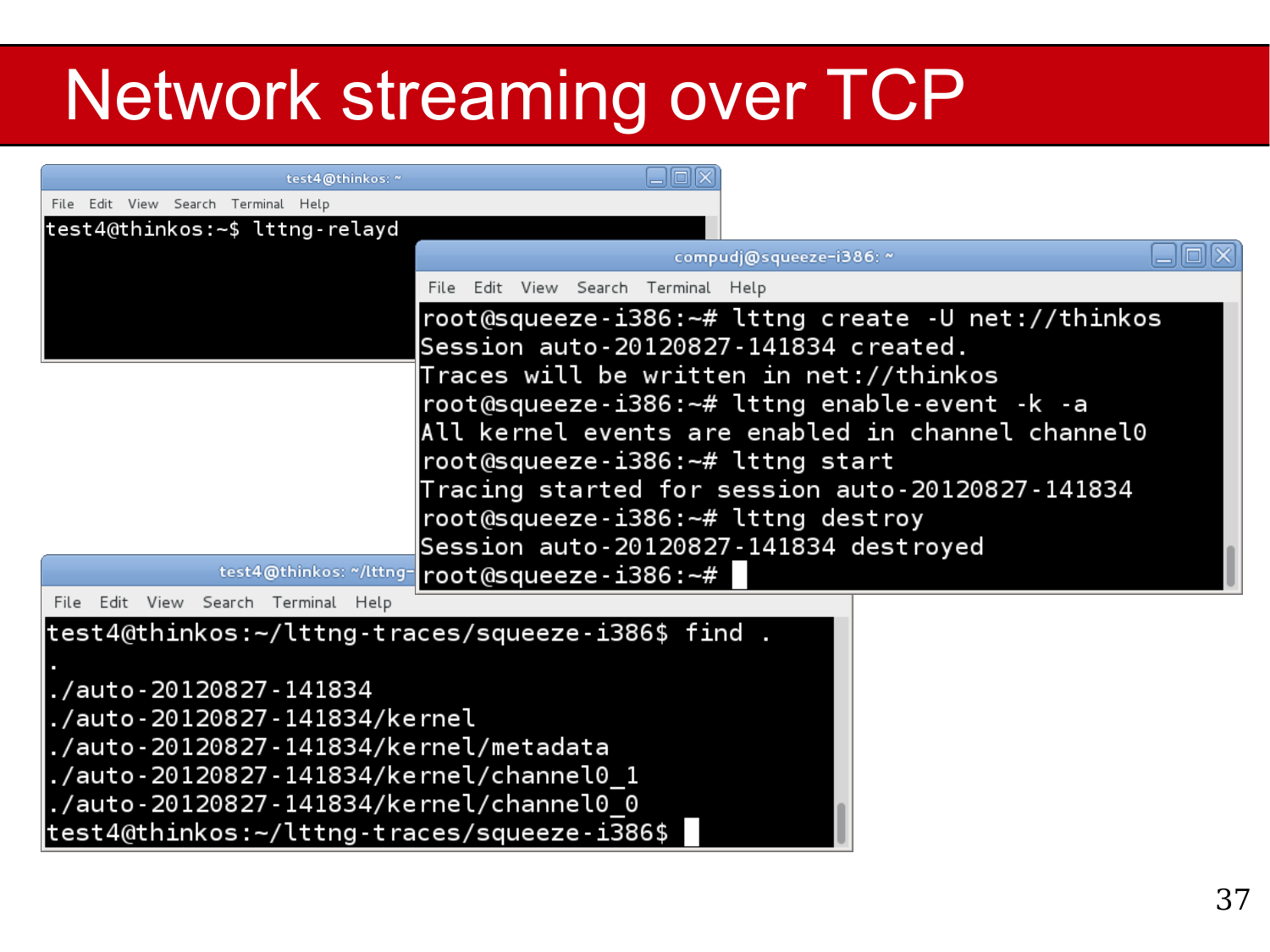# Filtering (1)

| test4@thinkos: ~                                                                      |  |
|---------------------------------------------------------------------------------------|--|
| File Edit View Search Terminal Help                                                   |  |
| test4@thinkos:~\$ lttng create                                                        |  |
| Session auto-20120827-142450 created.                                                 |  |
| Traces will be written in /home/test4/lttng-traces/auto-20120827-142450               |  |
| test4@thinkos:~\$ lttng enable-event -u -a --filter "(intfield > 42 && intfield <= 44 |  |
| $\parallel$ ) $\parallel$ longfield == 1"                                             |  |
| All UST events are enabled in channel channel0                                        |  |
| test4@thinkos:~\$ lttng start                                                         |  |
| Tracing started for session auto-20120827-142450                                      |  |
| test4@thinkos:~\$ lttng destroy                                                       |  |
| Session auto-20120827-142450 destroyed                                                |  |
| $\textsf{test4@thing}$                                                                |  |

#### Filter:

"(intfield > 42 && intfield <= 44) || longfield == 1"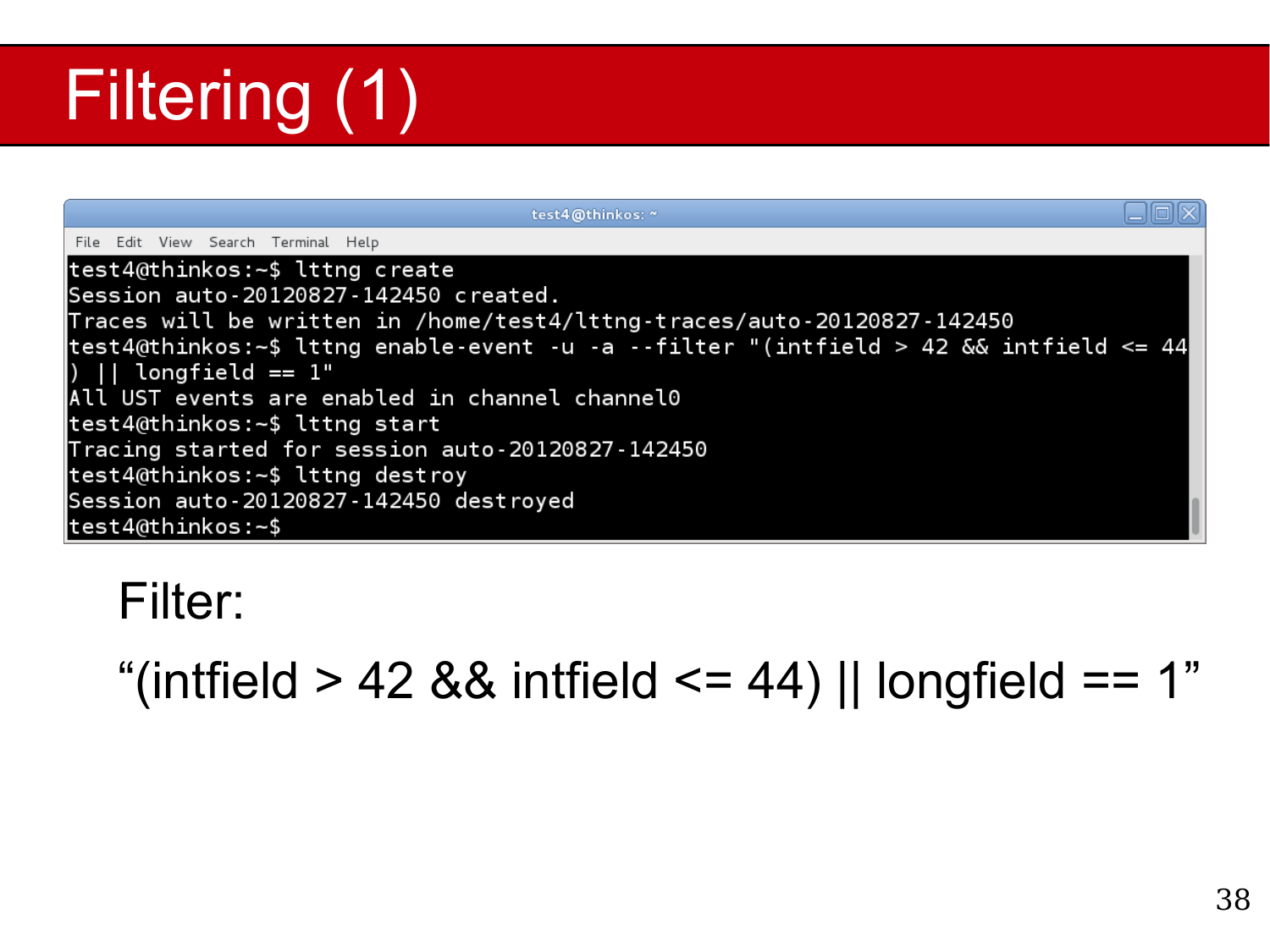# Filtering (2)

test4@thinkos: "/lttnq-traces

#### File Edit View Search Terminal Help

test4@thinkos:~/lttng-traces\$ babeltrace auto-20120827-142450/ [14:25:09.348326990] (+?.?????????) thinkos:lt-hello:<del>22200 usi ieste h</del>ello:tp test: { cpu id = 0 }, { intfield = 1, intfield2 =  $0.1$ , longfield = 1,  $n$  tintf  $|$ ield = 1, netintfieldhex = 0x1, arrfield1 = [ [0] = 1,  $\frac{1}{11}$  = 2,  $\frac{1}{12}$  = 3 ], ar  $rfield2 = "test", \_\_seq\field1\_\_length = 4, \_\_seqfile1d1 = [ 0 ] = 116, [1] = 101,$  $[2] = 115$ ,  $[3] = 116$  ],  $\text{\textsf{seq}field2\_length} = 4$ ,  $\text{\textsf{seq}field2} = \text{\textsf "test"}$ ,  $\text{\textsf{stringfield}}$  $\vert$ d = "test", floatfield = 2222, doublefield = 2, boolfield = 1 } [14:25:09.348343662] <del>(+C.Juuutoo/z) thi</del>nkos:lt-hello:22206 ust\_tests\_hello:tp**]** |test: { cpu id = 0 }<mark>. {</mark> intfield = 43, *i* tfield2 = 0x2B, longfield = 43, neti|  $\ln$ tfield = 43, netintfieldnex =  $\frac{1}{2}$  =  $\frac{1}{2}$  arrfield1 = [ [0] = 1, [1] = 2, [2] = 3  $[101, [2] = 115, [3] = 116$  ], \_seqTield2\_length = 4, seqfield2 = "test", strin  $\sqrt{g}$ field = "test", floatfield = 2222, doublefield = 2, boolfield = 1 }  $\left[14:25:09.348347126\right]$  (+0 000000464) thinkos:lt-hello:22206 ust\_tests\_hello:tp test: { cpu\_id = 0 }, { intfield = 44, intfield2 = 0x2C, longfield = 44, neti<br>ntfield = 44, netintfield<del>icx = 0x2C, a</del>rrfield1 = [ [0] = 1, [1] = 2, [2] = 3  $\left\lfloor 101\text{, } \left\lfloor 2\right\rfloor \right\rfloor\hspace{.05cm}=\hspace{.05cm} 115$  ,  $\left\lfloor 3\right\rfloor\hspace{.05cm}=\hspace{.05cm} 116$  ],  $\hspace{.08cm}\rule{0.7cm}\hspace{.05cm}\hspace{.08cm}\hspace{.08cm}\hspace{.08cm}\hspace{.08cm}\hspace{.08cm}\hspace{.08cm}\hspace{.08cm}\hspace{.08cm}\hspace{.08cm}\hspace{.08cm}\hspace{.08cm}\hspace{.08cm}\hspace$  $\mathsf{qfileld}$  = "test", floatfield = 2222, doublefield = 2, boolfield = 1  $\mathcal{R}$ test4@thinkos:~/lttng-traces\$

"(intfield  $> 42$  && intfield  $\leq$  44) || longfield  $== 1$ "

 $\Box$ iaix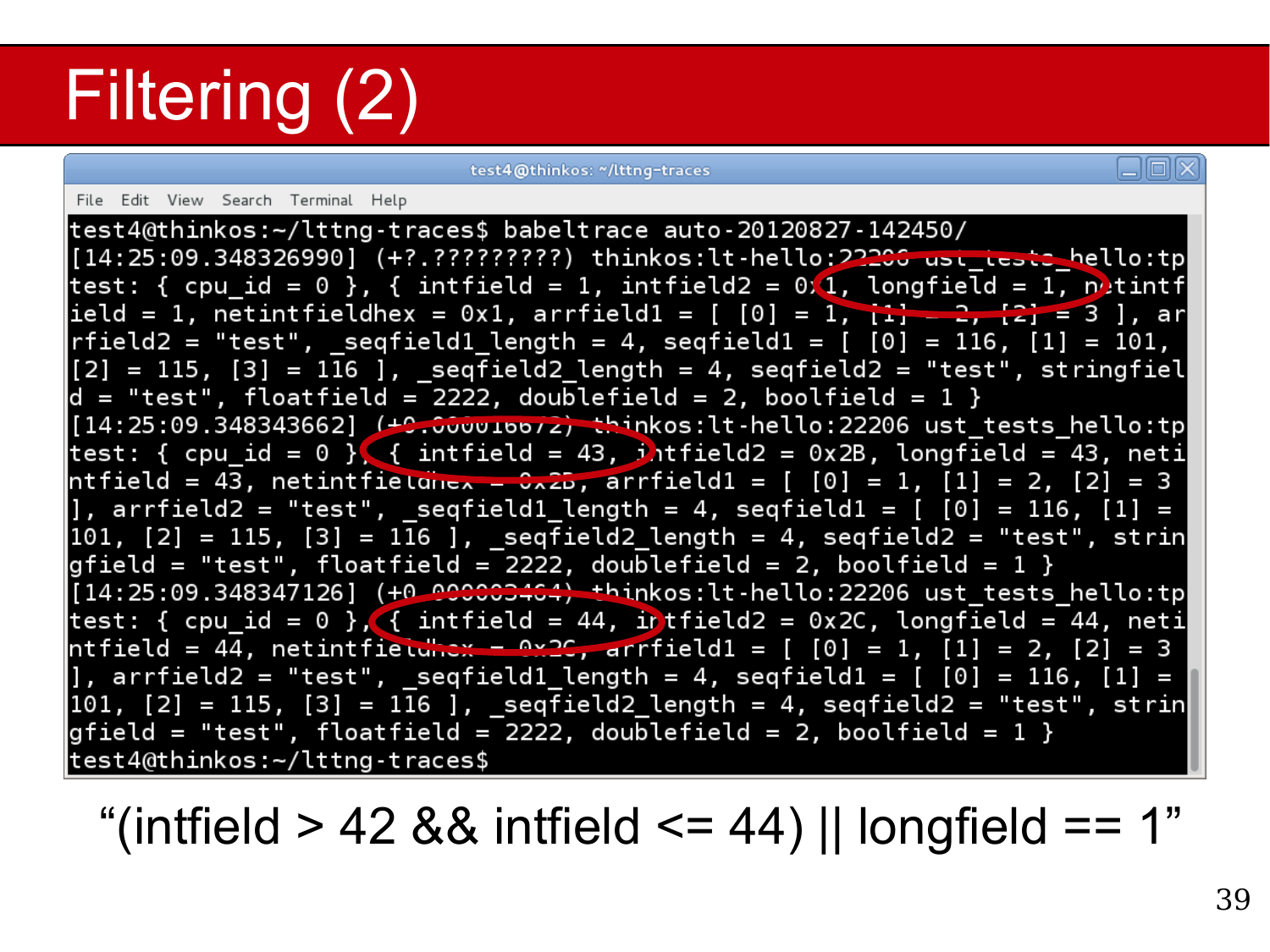## Recent features (cont.)

#### ◆ 2.2 (Cuda, Currently in RC)

#### **Per-uid buffers in UST,**

#### Context filtering,

- '\$ctx.procname == "demo\*"',
- '\$ctx.vpid > 9000'.

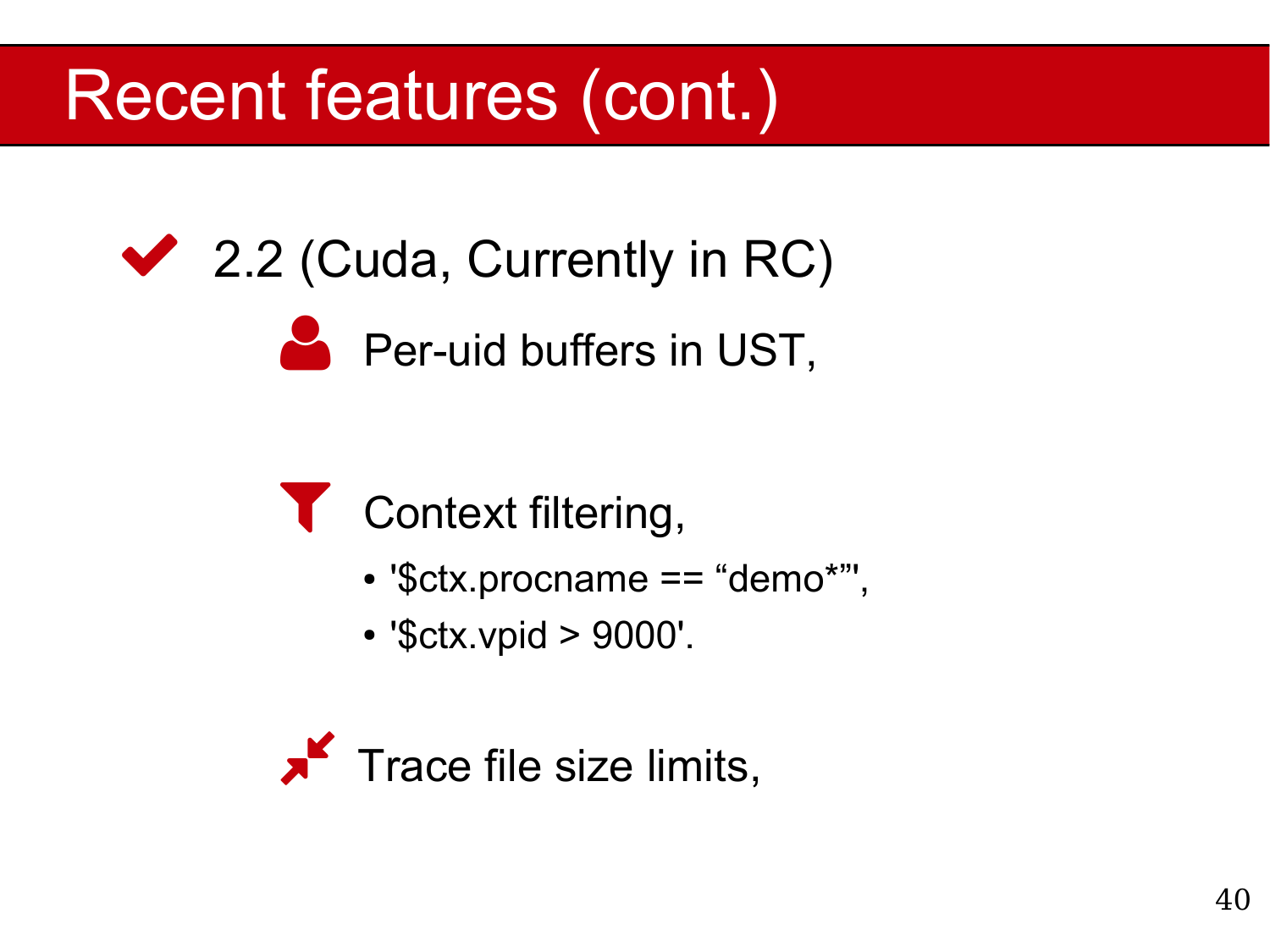#### Future work

#### **K** Flight recorder mode tracing (2.3),

#### $\blacktriangledown$  Trace data extracted on core dump (2.3),

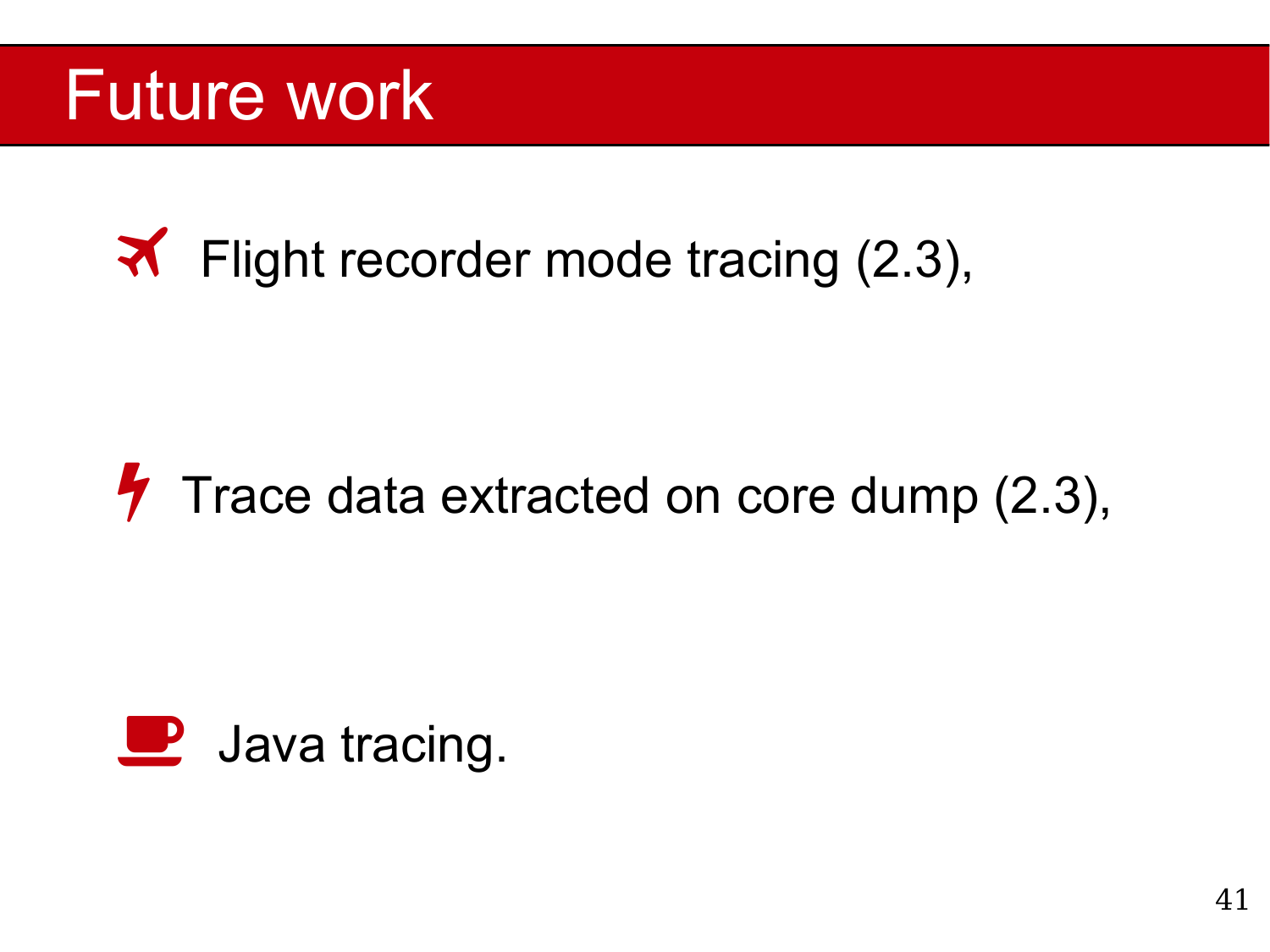## Future work (cont.)

**Tracer triggers actions on specific events & filters** 

**B** Compressed, encrypted streaming and storage,

#### ◆ LTTng accepted in Google Summer of Code [10].

- Dynamic instrumentation support in UST,
- Android port.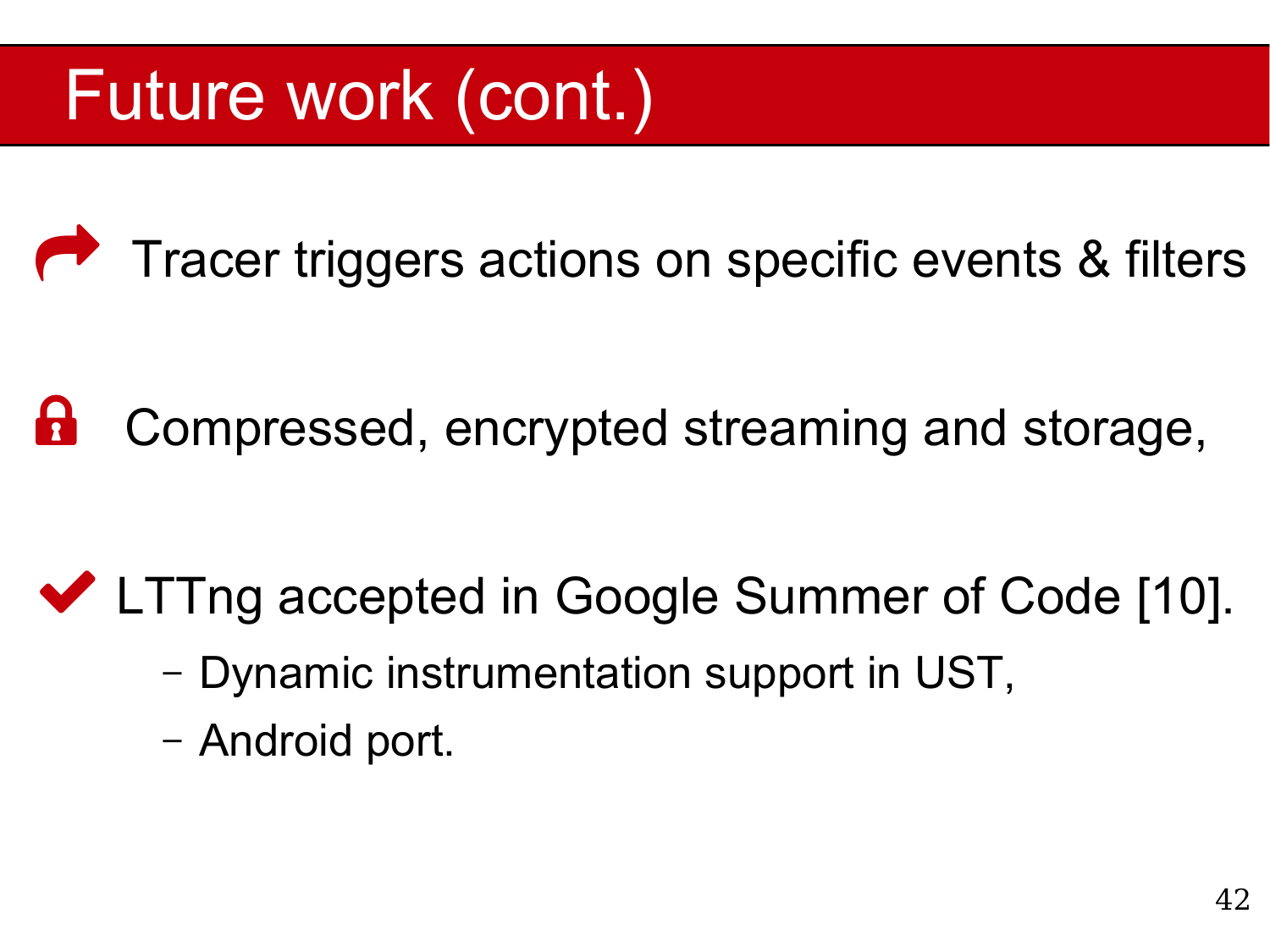

#### Usability of user space tracing in production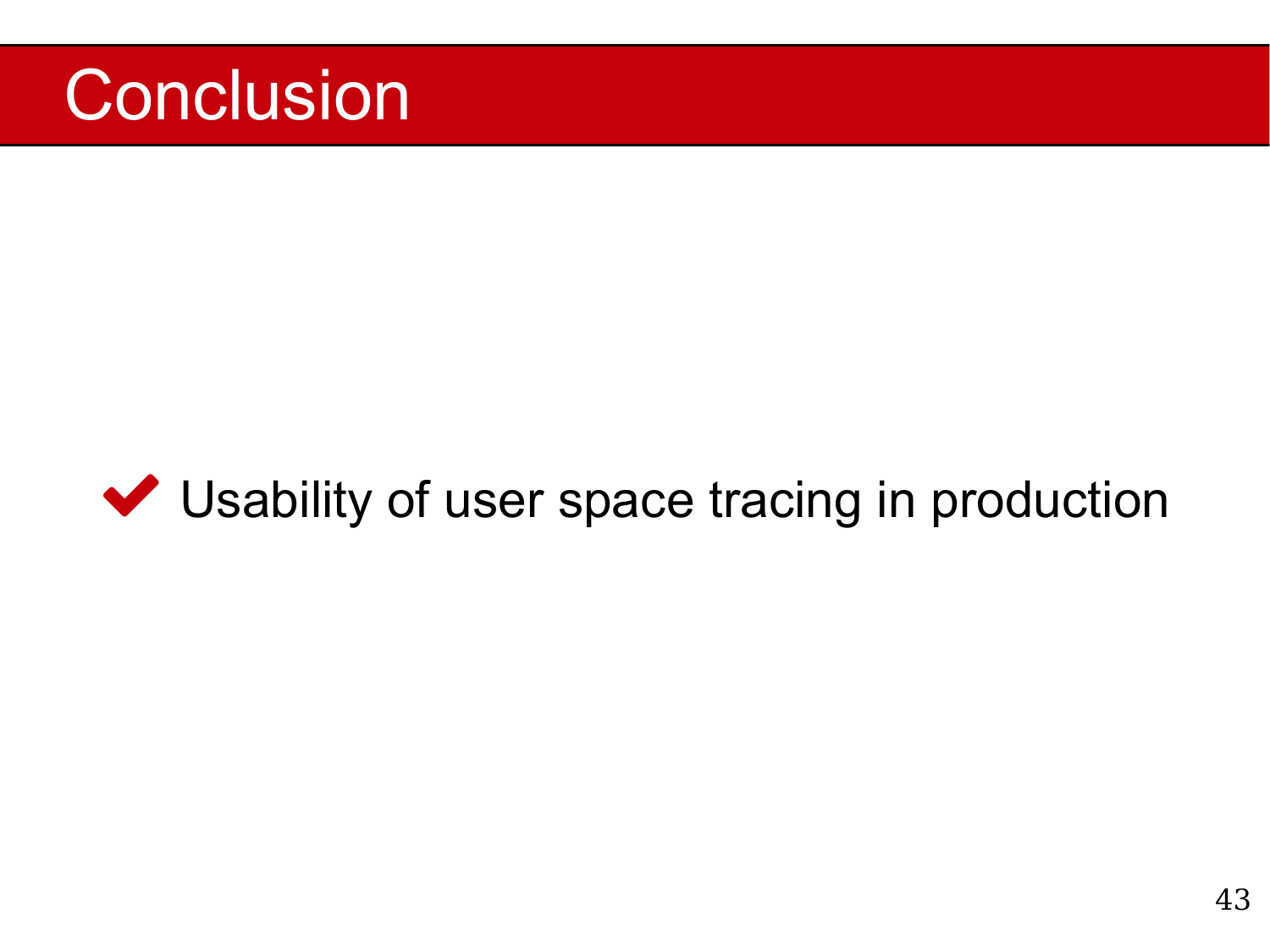#### Questions ?

EfficiOS www.efficios.com